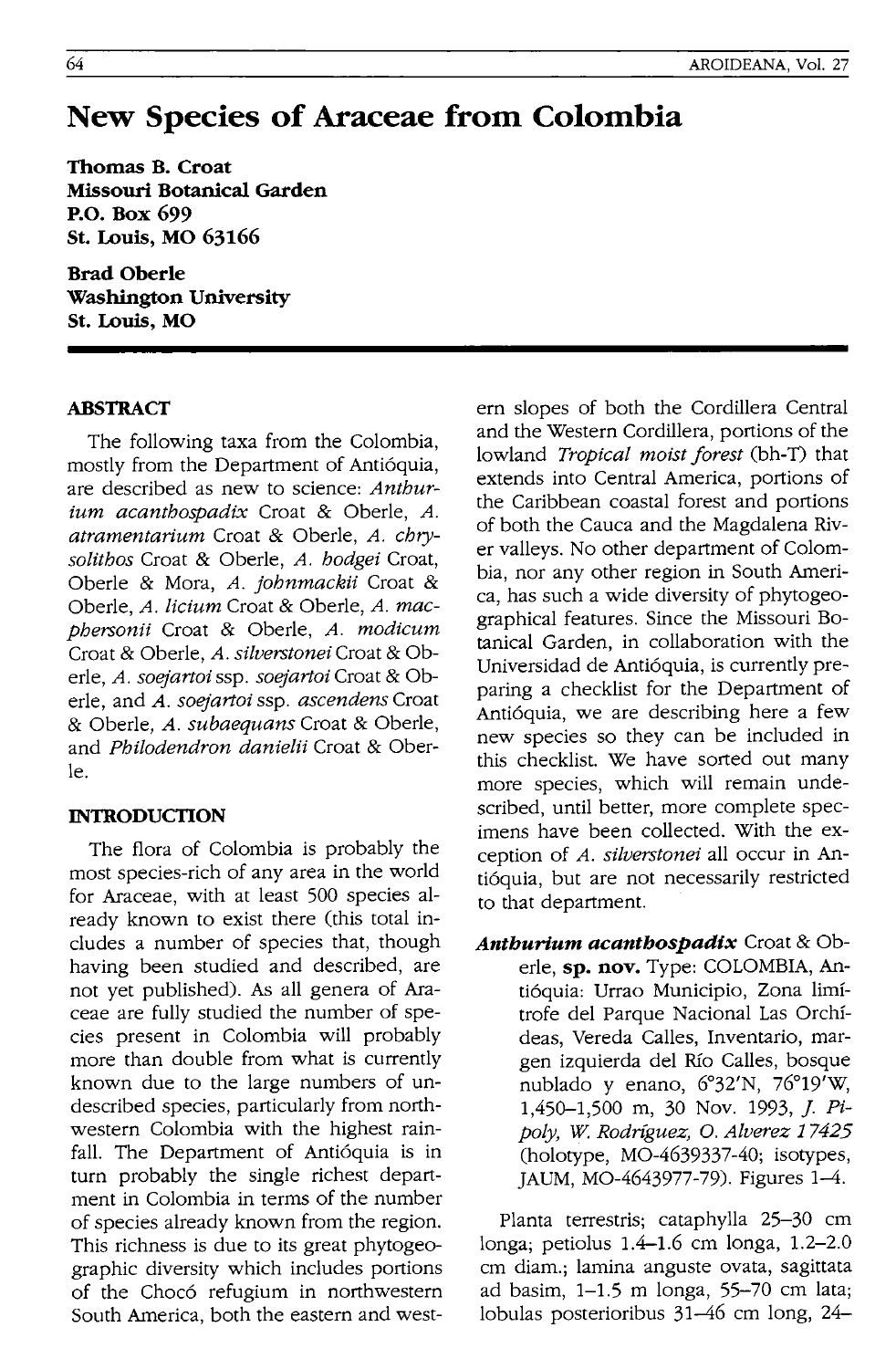30 cm wide, nervis primariis lateralibus 15-18 utroquej pedunculus 36-49 cm longus, 11-14 mm diam.j spatha 18-25 cm longa, lanceolata, rubellus vel purpurascens, stipitatus 0.5-1 longus; spadix 32-38 cm longus, 1.8-2.4 cm diam., rubellus vel purpurascens.

Terrestrialj **cataphylls** subcoriaceous, 25-30 cm long, acute at apex, drying reddish-brown, persisting semi-intact. LEAVES erect-spreadingj **petioles** 1.4-1.6 m long, 1.2-2.0 cm diam., terete to obtusely and broadly sulcate; geniculum drying darker than the petiole, 5 cm or longer; **blades** narrowly ovate, sagittate at base, 1-1.5 m long, 55-70 cm wide, broadest above point of petiole attachment, subcoriaceous; anterior lobe 62-97 cm long; posterior lobes 31-46 cm long, 24-30 cm wide, broadest at point of petiole attachment, directed inward; sinus obovate to rhombic, 29-45 cm deep; upper surface drying matte, dark brown; lower surface usually drying lighter with brown or dark brown punctations; **midrib** drying convex to narrowly convex above, narrowly convex to narrowly rounded below; **basal veins** 8-10 pairs, 2 pairs free to the base, the remaining coalesced to 1.5-2.5 cm, drying narrowly acute below; posterior rib naked 9-13 cm, **primary lateral veins**  15-18 per side, becoming closely spaced towards apex, departing midrib at a 55°- 70° angle, ascending to the collective vein, drying narrowly acute below; interprimary veins prominulous; tertiary veins prominulous above and below; collective veins arising from near the base, 1-6 mm from the margin or sometimes nearly contiguous with margin. INFLORESCENCE erect; **peduncle** 36–49 cm, 11–14 mm diam.; **spathe** 18-25 cm long, lanceolate, spreading, subcoriaceous but brittle, reddish to purplish, inserted at a 40°-50° angle on the peduncle, margins meeting at a 70°-90° angle; stipe  $1-2$  cm long in front,  $0.5-1$  cm long in back; **spadix** reddish to purplish, substipitate, erect, 32-38 cm long, 1.8-2.4 cm diam., tapered; flowers square to weakly rhombic, 1.8-2.0 mm long, 1.5-2.0 mm wide, edges straight, 15-16 flowers

visible in principal spiral, 20-25 flowers visible in alternate spiral, stigma circular; tepals drying matte, dark brown, lateral tepals 1.2-1.5 mm long, 0.5-0.6 mm wide, inner margin straight, outer margin angled; anthers not seen. INFRUCTESCENCE erect: spathe usually deciduous; spadix 35-49 cm long, 3-3.5 cm diam.j **pistils** emerging to 3-5 mm throughout, **berries** red, ovoid-ellipsoid, 8 mm long, 1.9 mm diam.j apex beaked to 5 mm, seeds not seen.

*Anthurium acanthospadix* is a species of narrow endemism, with all known collections coming from a single population along the Rio Calles within Parque Nacional Las Orchfdeas, Urrao Municipio, Anti6 quia Department. This population inhabits an elfin cloud forest within a very narrow range of altitude from 1,390-1,450 m in *Premontane rain forest* (bp-P).

The species is a very distinct one and is placed in *Anthurium* sect. *Belolonchium.*  Although no stem material was collected, a possibility that the species may in fact belong to *A.* sect. *Calomystrium* is evident by the sheer size of the blade, which resembles *A.formosum* Schott, a member of *A.* sect. *Calomystrium,* that occurs at lower elevations primarily in the Choc6. However, these two species differ markedly in a variety of floral characters such as the length of the spadix and color of the spathe. The spadix of *A. acanthospadix* is over twice the length of the spadix of *A. formosum.* The spathe of *A. acanthospadix* is reddish purple on both surfaces while the spathe of *A. formosum* has is pale green or violet outside and whitish inside. Another feature that clearly distinguishes this species is the spadix with long, protruding pistils and lends the species its name *acanthospadix* Chased on *"acantho"* meaning spiny) referring to the spiny or spiky appearance of the protruding fruits of the spadix of the infructescence. No other species in the region exhibits this characteristic.

Paratypes-COLOMBIA. **Antioquia:** Urrao Municipio, Parque Nacional Las Orchfdeas, Vereda Calles, Rfo Calles, 6°32'N, 76°19'W, 1,450 m, 26 Nov. 1993, *Pipoly*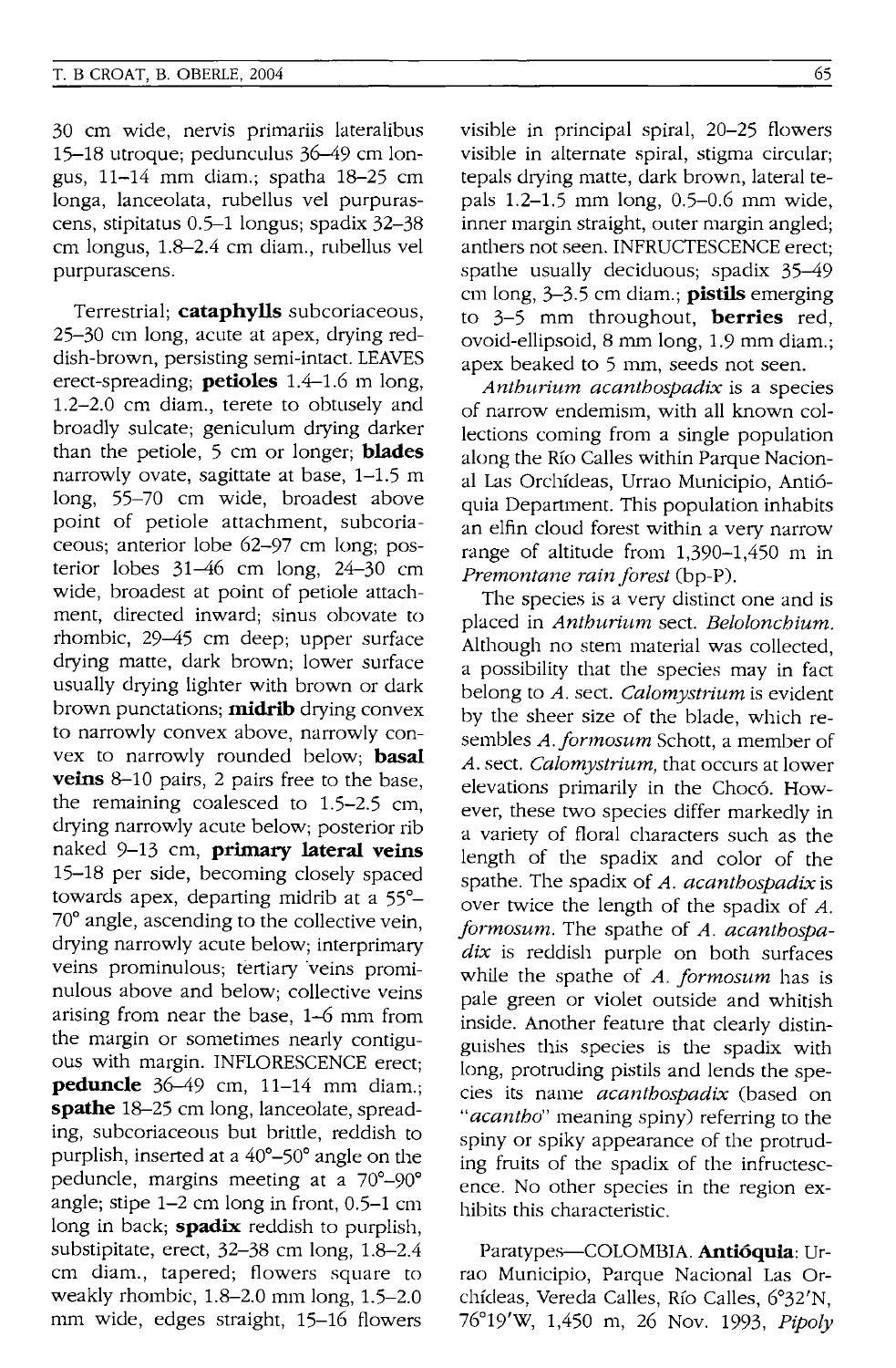## AROIDEANA, Vol. 27



Figs. 1-4. Anthurium acanthospadix Croat & Oberle (Pipoly 17174). - 1 (top L). Paratype specimen sheet 2 showing posterior lobe of leaf blade, abaxial surface. - 2 (top R).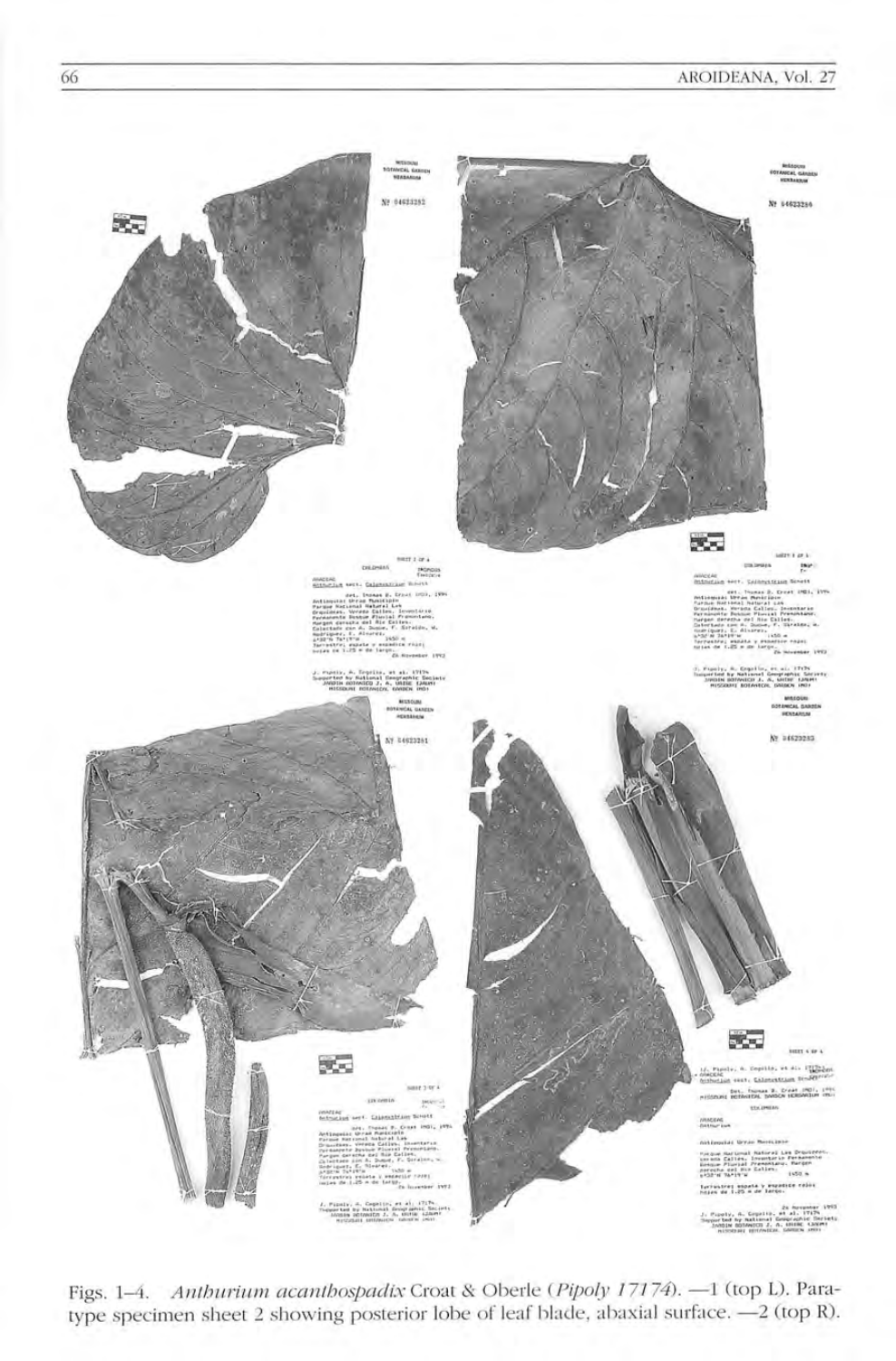17174 (MO); 6°32'N, 76°19'W, 1,320- 1,390 m, 24 Mar. 1988, *Cogollo* 2558 (MO).

*Anthurium atramentarium* Croat & Oberle, **sp. nov.** Type: COLOMBIA, Anti6quia: Municipio Salgar, at departmental border (Choc6), km 15 of rd. between Salgar and EI Duaro, near stream, 5°59'N, 76°07'W, 2,280 m, 29 Sep. 1987, J. Zarucchi, A. Brant & J. Becantur 5995 (holotype, MO-3489943-44; isotype, HUA-43943-44). Figures 5, 6.

Planta terrestre; internodia ad 4 cm longa, 1.8-2.4 cm diam.; petiolus 65-160 cm long; lamina anuste ovata-sagittata, 48-70 cm longa 32-46 cm lata; nervis primariis lateralibus 8-14 utroque; pedunculus 42- 60 cm longus, 4-7 mm diam.; spatha atropurpureus, anguste ovata, 15-22 cm longa, 3.5-7 cm lata; spadix stipitate 3-5 mm, pallide viridis vel pallide luteus, 7-11.5 cm longa, 9-12 mm diam.; pedunculus 36-49 cm longus, 11-14 mm diam.

Terrestrial, sometimes epiphytic; stem to 3 m long; **internodes** to 4 cm long, 1.8- 2.4 cm diam.; **cataphylls** chartaceous, 13- 27 cm long, apex rounded to apiculate, (apiculum when present 1 mm long), drying light brown; LEAVES erect-spreading, **petioles** 65-160 cm long, terete, drying 1-1.5 cm diam. at base tapering to 0.3-0.6 cm at apex; geniculum 4-5.5 cm long, drying somewhat darker than petiole; juvenile blade shaped as adult; **blades** subcoriaceous, broadly ovate, short-acuminate at apex (acumen 0.7-1.7 cm long), cordate at base, 48-70 cm long, 32-46 cm wide, broadest above point of petiole attachment; both surfaces drying matte and tan to reddish-brown with inconspicuous light brown punctations; anterior lobe 39-47 cm long, the margins entire to concave near middle of blade; posterior lobes 15- 24 cm long, 15-24 cm wide, broadest at base; sinus parabolic to spathulate, 12-20 cm deep; **midrib** drying narrowly rounded above, narrow acute below, **primary lateral veins** 9-15 per side, departing midrib at a 50°-70° angle, ascending to collective vein, raised above, narrowly raised below; interprimary veins raised below; tertiary veins prominulous; **basal veins**  $7-8$  pairs,  $1^{st}$  &  $2^{nd}$  pairs free to base,  $3<sup>rd</sup>$  pair coalesced to 2–5 mm, the remaining coalesced to 2-3 cm; posterior rib naked to 5-7 cm; collective veins arising from the base, equally as prominent as primary lateral veins, 1-5 mm from margin. INFLORESCENCE erect; **peduncle** 42-60 cm long, terete, drying 4-7 mm diam.; **spathe** erect, subcoriaceous, deep purple, rarely reddish-purple, glossy, narrowly ovate, 15-22 cm long, 3.5-7 cm wide, broadest at or near middle, inserted at a  $60^{\circ}-80^{\circ}$  angle on the peduncle, acuminate at apex (acumen 1-2 cm long), acute at base, the margins meeting at 30°-40° angle; stipe 3-5 mm in front; **spadix** pale green to pale yellow, rarely white (Gentry 24598), subsessile, cylindroid, erect to curved away from spathe, 7-11.5 cm long, drying 9-12 mm diam.; flowers rhombic to weakly 4-lobed, 1.7-2 mm long, 1.5 mm wide, edges straight to sigmoid, 9-12 flowers visible in principal spiral, 11-15 flowers visible in alternate spiral; tepals drying matte to semiglossy, brown to tan, 1.1 mm long, 0.6 mm wide; anthers drying 0.4 mm long, 0.5-0.6 mm wide; thecae ovoid, contiguous, tan. INFRUCTESCENCE erect to arching; spadix 9-14 cm long, drying 1.5- 1.9 cm diam., with berries scattered throughout; **berries** ovoid, apex mammiliform, drying 5 mm long, 2.5 mm diam.

Anthurium atramentarium is endemic to Colombia, occurring in the northern end of the Western Cordillera Department, and probably ranges into the adjacent departments of Choc6 and Risaralda. With

 $\leftarrow$ 

Sheet 1 with leaf blade with petiole attachment, showing basal venation.  $-3$  (bottom L). Sheet 3 showing folded portion of anterior lobe of leaf blade and inflorescence.  $-4$ (bottom R). Sheet 4 showing leaf apex and folded portion of petiole.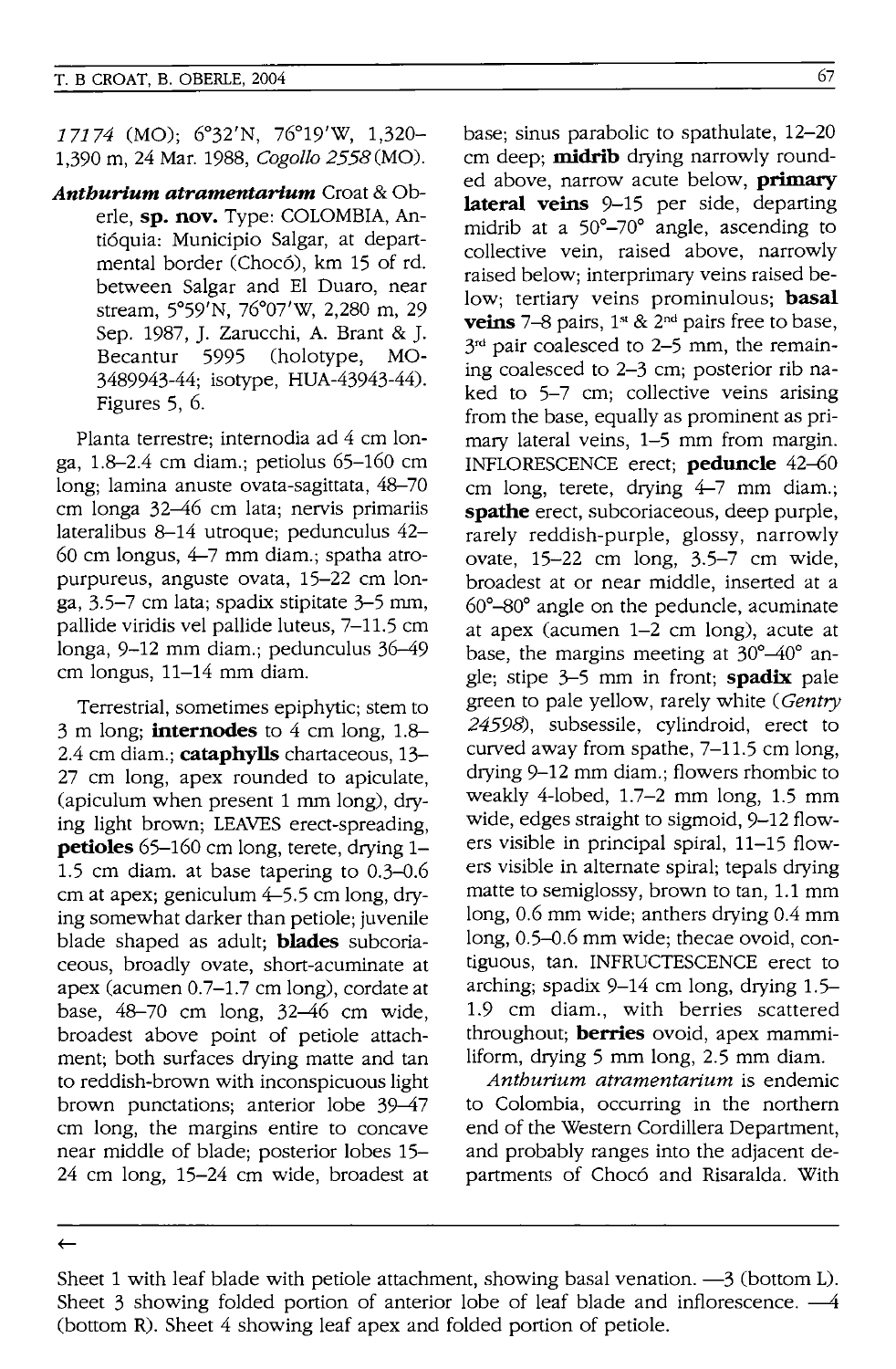

Figs. 5-8. 5, 6. Anthurium atramentarium Croat & Oberle (Sanchez 959). -5 (top L). Paratype specimen showing folded leaf blade. - 6 (top R). Sheet 2 showing young leaf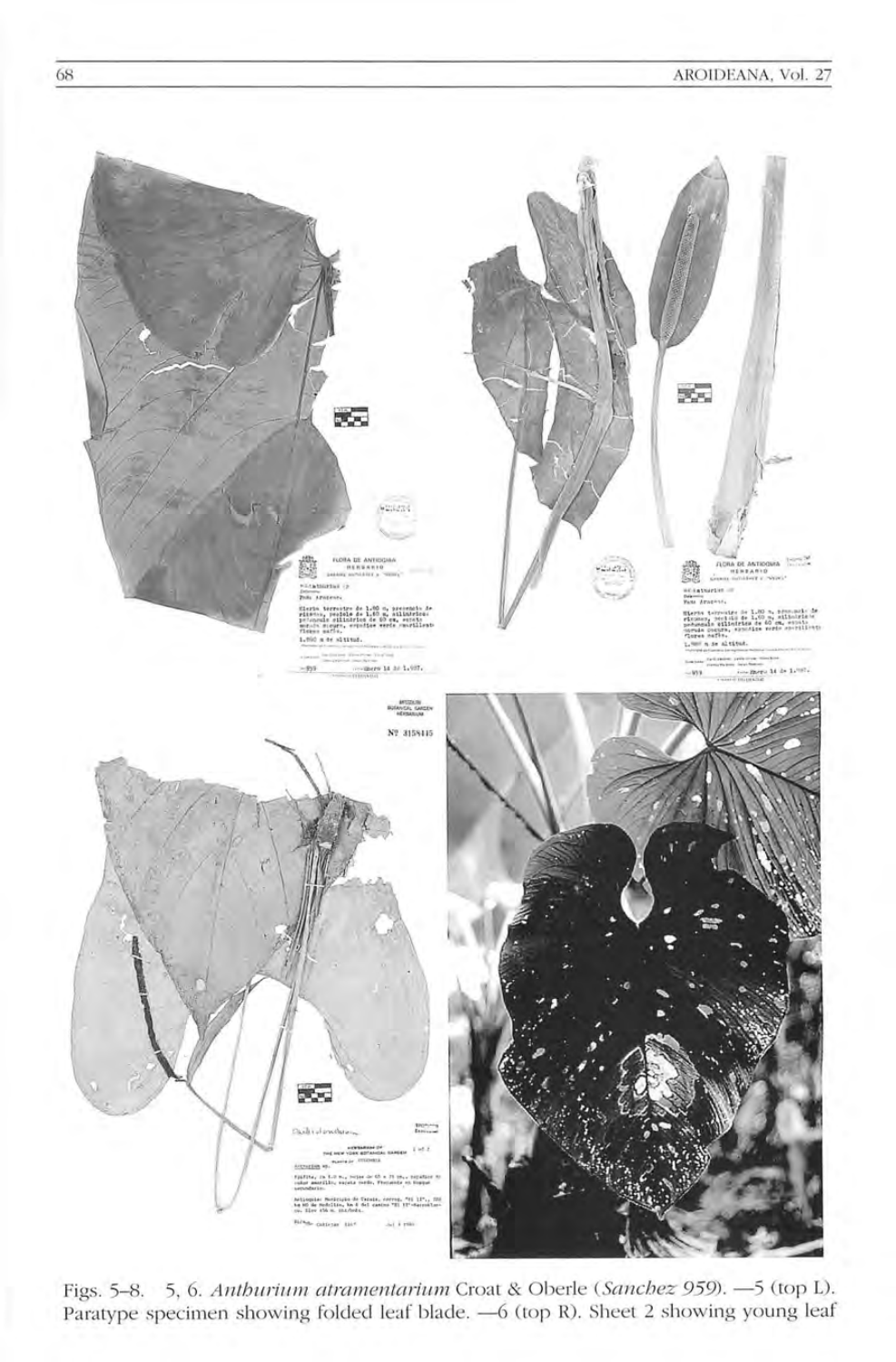the exception of one specimen from the Paramo Frontino at 2,980-3,680 m *(Ren*teria 4066 [HUA]), all collections came from middle to high elevation (1,720- 2,320 m) *Premontane rain forest* (bp-P) and *Lower montane rain forests* (bp-MB) in the Municipio Frontino or *Lower montane wet forests* (bmh-MB) in the Municipio Salgar.

The species is a distinctive member of *A.* sect. *Calomystrium.* Most conspicuously, the broad spathe of this species is an inky purple, hence the specific epithet, "atramentarium". Also, this species exhibits a distinctive venation pattern with a nearly right-angle formed by the midrib and the 2nd basal vein that is almost bisected by the  $1<sup>st</sup>$  basal vein, and a collective vein that arises from very near the base. Other diagnostic features of this species are light brown punctations visible on the lower surface of the dried blade and a relatively stubby greenish to yellowish spadix. Another species of *A.* sect. *Calomystrium* from this department, *A. obtusatum* Engl., also has a purplish spathe, but it is much smaller overall, with longer internodes and a stipitate spadix.

Paratypes-COLOMBIA. **Antioquia:**  Frontino, Corregimiento Nutibara, cuenca alto del Rfo Cuevas, 1,800-2,000 m, 16 Mar. 1984, *Sanchez* 76(MEDEL); 1,720 m, 12 July 1986, *Sanchez* 357 (MEDEL); 1,880 m, 18 Nov. 1986, *Sanchez* 543 (MEDEL); 14 Jan. 1987, *Sanchez* 959 (MEDEL); km 17 of road from Nutibara to Murrf, 6°45'N, 76°24'W, 1,750 m, *Zarucchi* 5754 (MO); trail from Encarnacfon to Parque Nacional "Las Orchfdeas," 1,600-1,800 m, 27 Jan. 1979, *Gentry* 24598 (HUA, MO); Urrao, Paramó Frontino, 2,980-3,680 m, 18 May 1985, *Renteria 4066* (HUA); Salgar, at departmental border (Chocó), km 15 of road between Salgar and EI Duaro, 5°59'N, 76°07'W, 2,320 m, 30 Sep. 1987, *Zarucchi 6053* (HUA, MO).

*Anthurium chrysolithos* Croat & Oberle, **sp. nov.** Type: COLOMBIA, Antioquia: Municipio Taraza, Corregimiento "EI Doce," 200 km N de Medellfn, 6 km del camino "EI Doce"- Barro Bianco, 456 m, 3 July 1980, *Ricardo Callejas* 1178 (holotype, MO-3158446-49). Figure 7.

Planta epiphytica vel terrestre; internodia 1.5-3 cm longa, 1-2 cm diam.; cataphylla 10-12 cm longa, persistens en fibris; petiolus 75-100 cm longus, 6-12 mm diam.; lamina late ovata, 60-100 cm longa, 30-70 cm lata; lobulas posterioribus 20-30 cm longibus, 17-30 cm latibus; nervis primariis lateralibus 5-8 utroque; pedunculus 30-60 cm longus; spatha viridis, lanceolata, 13-24 cm longa, 1.2-2.3 cm lata; spadix 17-27 cm longus, 4-9 mm diam., viridis, lutescens; baccae rubrae.

Terrestrial or epiphytic, rarely scandent *(Denslow* 2443); stem erect, 1-2 m long; **internodes** 1.5-3 cm long, 1-2 cm diam.; **cataphylls** subcoriaceous, 10-12 cm long, apex acute, drying brown, persisting as coarse linear fibers; LEAVES erect-spreading; **petiole** 75-100 cm long, 6-12 mm diam. 1 cm from base tapering to 3-6 mm at apex, moderately trapezoidal, obtusely and broadly sulcate adaxially, ribbed adaxially; geniculum darker than petiole, 1.5-2.5 cm long; juvenile blade shaped as adult, 35 cm long, 20 cm wide; **blades**  broadly ovate, 60-100 cm long, 30-70 cm wide, broadest in lower 1/3, short-acuminate at apex (acumen 1.5-2 cm long), sagittate at base, chartaceous; upper surface drying weakly semiglossy, green, lower surface drying semiglossy, paler than up-

 $\leftarrow$ 

with petiole and cataphyll, inflorescence and mature petiole base with cataphyll. -7 (bottom L). *Anthurium chrysolithos* Croat & Oberle *(Callejas* 1167). Paratype specimen of whole plant showing stem, leaf and inflorescence. -8 (bottom R) *Anthurium hodgei*  Croat, M. Mora & Oberle *(Mora* 39 (= *Croat* 83774). Live material showing adaxial surface of blades highlighting margin and basal venation.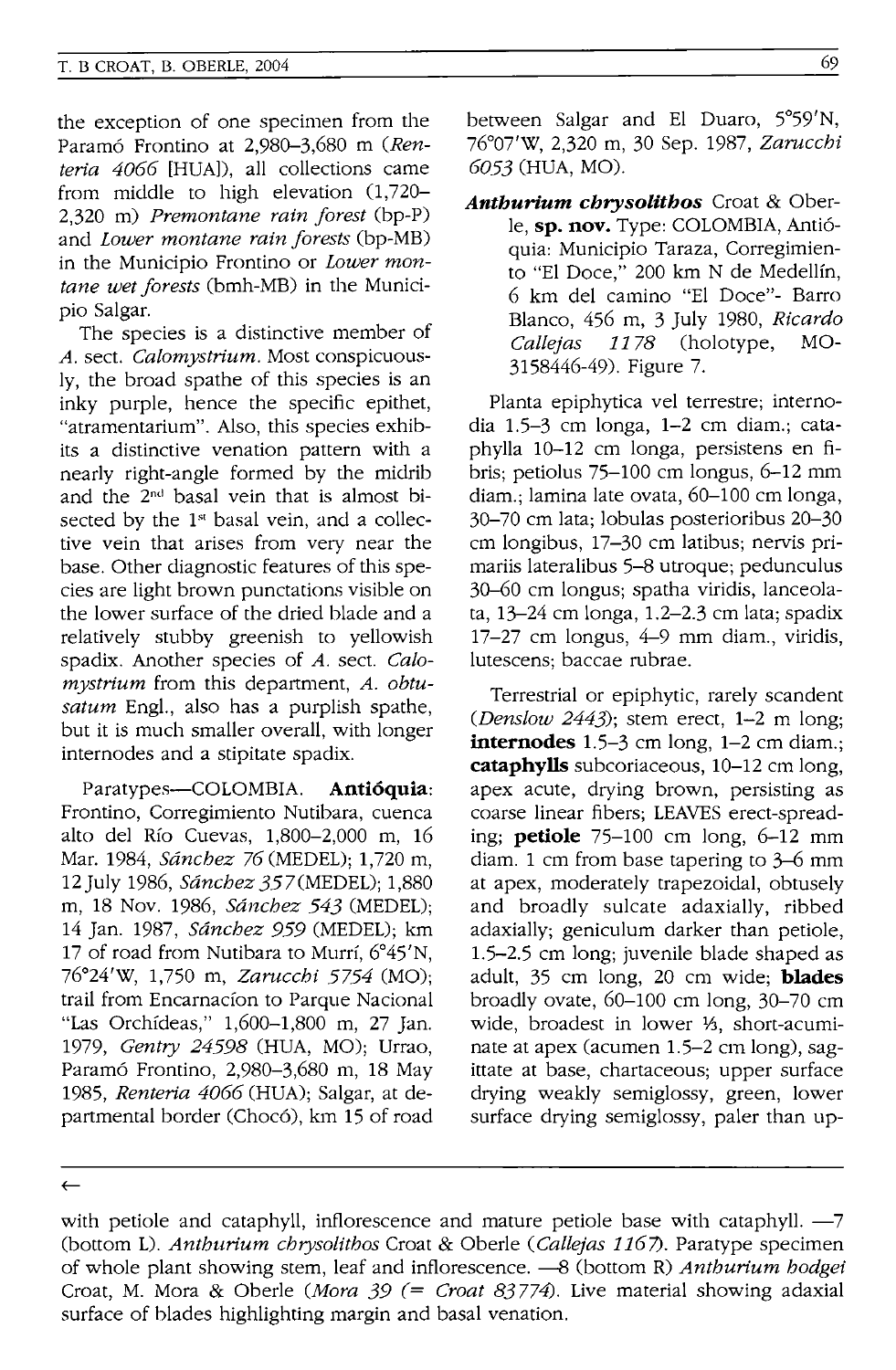per surface; **midrib** drying acutely raised above, narrowly convex below; anterior lobe 40-65 cm long; posterior lobes, 20- 30 cm long, 17-30 cm wide, broadest at base, broadly rounded at apex; posterior lobes 20-30 cm long, 17-30 cm wide, broadest at base, broadly rounded at apex; sinus broadly hippocrepiform, 9-25 cm deep; basal veins 5-7 pairs, raised, 2-3 pairs free to base, the remaining coalesced; posterior rib naked to 6-10 cm; **primary lateral veins** 5-8 per side, departing midrib at 35°-45° angle, gradually ascending to collecting vein, prominulous; interprimary veins less prominent than primary lateral veins; tertiary veins weakly visible; collective veins originating from 1<sup>st</sup> pair of **basal veins,** 2nd pair of basal vein sometimes loop-connected, 1-6 mm from margin. INFLORESCENCE erect; **peduncle**  30-60 cm long, 5-12 mm at base tapering to 2-7 mm at apex; **spathe** spreading to reflexed, chartaceous, green, sometimes with purple striations, lanceolate, 13-24 cm long, 1.2-2.3 cm wide, broadest in lower  $\frac{1}{2}$ , inserted at a 70°-80° on the peduncle, apex acute to long acuminate, acumen 3 cm long *(Callejas 9012),* base acute, margins meeting at a 45° angle; stipe 8-18 mm long in front, 3-15 mm long in back; **spadix** tapered, erect to curved away from spathe, 17-27 cm long, 4-9 mm diam. at base tapering to 2-4 mm at apex, green becoming yellow; flowers rhombic to weakly four-lobed, 5.7-6 mm long shortening to 4.5 mm long towards apex, 3 mm wide, the sides perpendicular to spiral weakly sigmoid, the sides parallel to spiral straight; flowers visible in principal spiral 5-7, flowers visible in alternate spiral 7-9, alternate spiral loosening toward tip; stigma oblong, 1.4 mm long, 0.6 mm wide; tepals drying weakly semiglossy; lateral tepals, 2.7-3.0 mm long, 0.7-0.8 mm wide, inner margin 3-sided, outer margin angled; stamens barely emerging above level of the tepals; anthers tan, 1 mm long, 1.5 mm wide, thecae ovoid, not divaricate. INFRUCTESCENCE arched; spathe persisting, stipe 24 mm long; spadix white; **berries** red.

*Anthurium chrysolithos* is known to oc-

cur at low to middle elevation  $(120-1,180)$ m) along the northern and western slopes of the Central Cordillera. Nearly **all** collections were made in transitional *Tropical moist forest (bh-T)* to *Tropical wet forest* (bmh-T).

The species exhibits **all** of the characteristic features of *A.* sect. *Cardiolonchium,* including the pale fibrous cataphylls, leaf blades with conspicuously green-drying color and cordate base. In these respects, it closely resembles *A. caperatum* Croat & R. A. Baker, another species from this section that occurs in the Western Cordillera of Antióquia, and A. *panduriforme* Schott, a more widely ranging species from Central and South America, also in *A.* sect. *Cardiolonchium.* However, the obscure minor venation and elongate tapered spadix distinguish *A. chrysolithos* from them. An even more closely related species from Central America, *A. ochranthum* K. Koch, which ranges into adjacent lowland areas of Colombia, differs only in habit, blade shape, berries, and the color of dried blades. *Anthurium ochranthum* is almost primarily terrestrial, while *A. chrysolithos* is mostly epiphytic. The difference in habit is that *A. chrysolithos* is larger in most respects, including blade size and spadix length. Also, while at higher elevation, the often triangular blade of *A. ochranthum* exhibits flared posterior lobes; at all elevations the blade of *A. chrysolithos* is sagittate. The berries of *A. ochranthum* are purple at the apex and white at the base, while the berries of *A. chrysolithos* are bright red. *Anthurium ochranthum,* like the other species mentioned, tends to dry grayish, while *A. chrysolithos* dries a clear yellow-green reminiscent of the semi-precious stone peridot, for which the Latin *"chrysolithos"* lends this species its name.

Paratypes-COLOMBIA. **Antioquia:**  Taraza, Corregimiento EI Doce, along the Quebrada Purí, 215 km N of Medellín, 300 m, 29 Apr. 1977, *Callejas* 199 (HUA); 6 km N of EI Doce, along the rd. to Barro Blanco, 456 m, 3 July 1980, *Callejas 1167*  (MO); Anorí, Río Anorí valley near Planta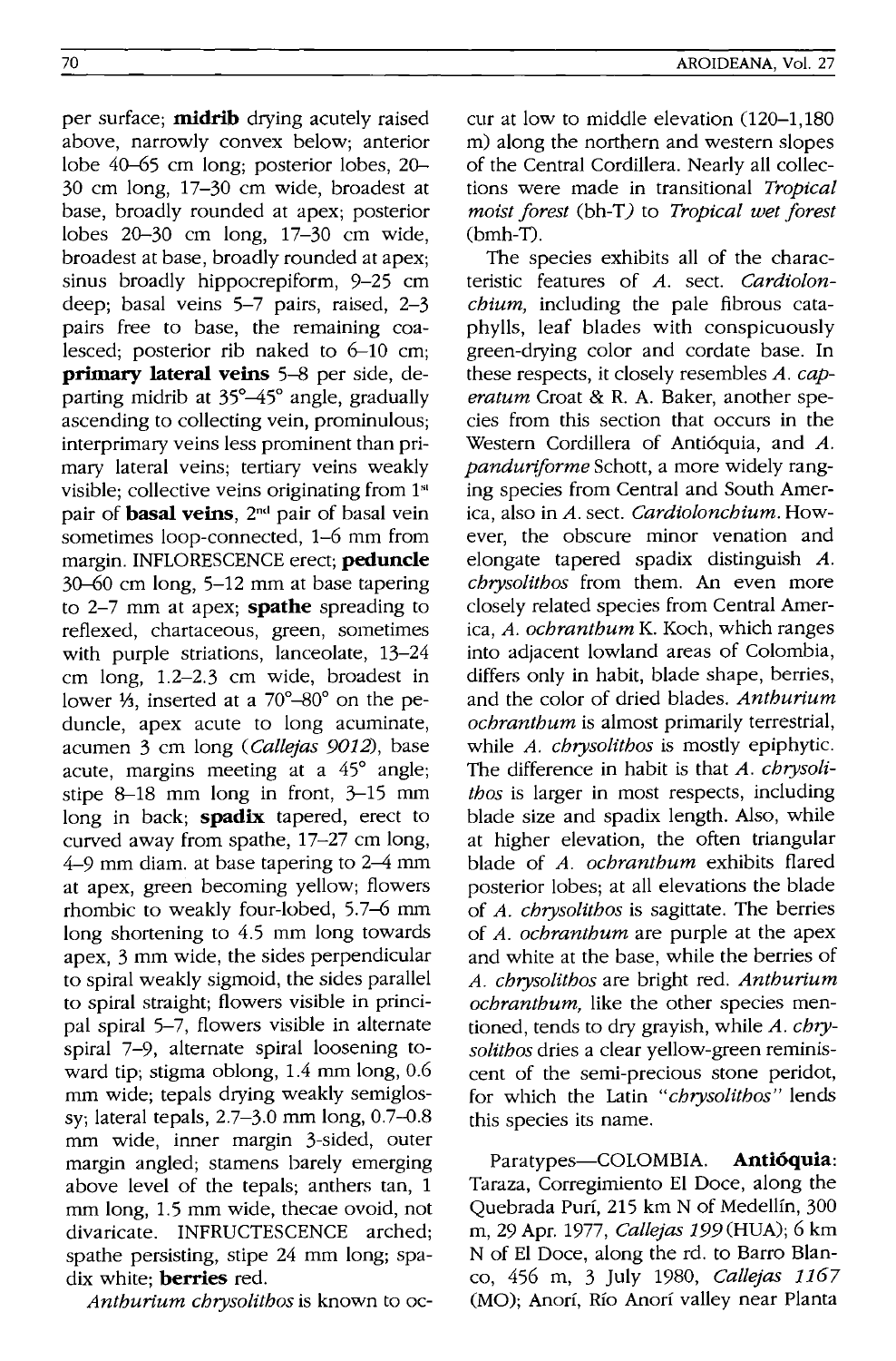Providencia, 350-600 m, 31 Mar. 1976, *Sbepberd* 319 (MO, WIS); 7°13'N, 75°03'W, 400-700 m, 4 Nov. 1974, *Denslow* 2443 (WIS); along rd. from Dos Bocas to Providencia, near the Rio Nechi, 7°26'N, 74°56'w, 100-120 m, 9 July 1987, *Callejas* 4485 (HUA); Veredas Chorritos, La Marfa, Montebello, km 15-35 along the rd. to Los Monos, SNE of Amalfi, 6°40'- 45'N, 74°52'-75°00'W, 1,180-1,550 m, 6 Dec. 1989, *Callejas 9012* (NY); *Callejas 9048* (NY); Valdivia, Corregimiento Pto. Valdivia, Rio Pescado, 5 km NE of Puerto Valdivia, sobre la troncal al caribe, 300- 400 m, 6 Jan. 1994, *Callejas 11061* (HUA); San Luis, La Loma, right bank of the Rio Claro before bridge, *Renteria 5066* (HUA); km 100-125 along rd. from Medellin to Bogota, near the Rio Tebaida, 6°10'N, 75°25'W, 990-1,030 m, 4 Apr. 1987, *Callejas 3430* (HUA).

*Anthurium hodge;* Croat, M. Mora & Oberie, **sp. nov.** Type: COLOMBIA, Anti6quia: Villa Arteaga, along path to sea, 150 m, 4 Aug. 1947, *W. H. Hodge 7042* (holotype, US-1950713; isotype, P-15478). Figures 8, 9.

Planta epiphytica; internodia 3-10 mm longa, 7-14 mm diam.; cataphylla 4-14 cm longa, persistens intactum; petiolus 22.5- 38 cm longus, 4-6 mm diam.; lamina cordata, 28.7-46.7 cm longa, 21-40.5 cm lata; lobula posterioribus, 10-17.2 cm longa, 7.6-14.4 cm lata; nervis primariis lateralibus 8-12 utroque; pedunculus 1.3-2.5 cm longus; spatha viridis vel brunea, oblanceolata, 5-10 cm longa, 7-17 mm lata; spadix plerumque rubeus, stipitatus, 4-10.5 cm longus, 4-13 mm diam.; baccae rubrae, 2-2.5 mm longae, 1.3-1.7 mm diam.

Understory epiphyte in deep shade; stems 10-70 cm long; **internodes** short, 3-10 mm long, 7-14 mm diam., green, matte, drying grayish, with irregular minute ridges and folds; **cataphylls** subcoriaceous, 4-22 cm long, acute at apex, drying yellowish to brown, fibers sparse, pale, antrorse, persisting at base for 2-6 nodes. LEAVES erect-spreading; **petioles** 22.5-64 cm long, 4-9 mm diam. at base tapering to 2-4 mm diam. at apex, obtusely sulcate adaxially, semiglossy, light green, short-lineate, drying grayish-green, matte; geniculum 2.2-3.1 cm long, drying same width and slightly darker than rest of petiole; JU-VENILE PLANTS with petioles 12-22 cm long, 1-2 mm diam.; blade cordate, 19-29 cm long, 11-15 cm wide, broadest at base; ADULT PLANTS with **blades** cordate, 28.7-61 cm long, 21-50 cm wide, broadest at first primary lateral vein, gradually acuminate at apex (acumen 1-2 cm long); subcoriaceous dark green and matte-subvelvety above, much paler and matte below, drying matte, medium gray-green above, slightly paler and medium yellowish gray-green below; anterior lobe 26-46 cm long; posterior lobe 10-18 cm long, 7.6-14.4 cm wide; sinus narrowly parabolic, 6-16 cm deep, 5-10 cm wide; **midrib** narrowly rounded at base, sharply acute by middle of blade above, narrowly rounded below, weakly paler than surface above and below; basal veins 6-10 pair, 2-4 pair free to base, 3-5 coalesced for 1.5-3.5 cm from base of lobe,  $3<sup>rd</sup>$  or  $4<sup>th</sup>$ **basal vein** often weakly coalesced for 4-7 mm from the base, posterior ribs naked to 4 cm; **primary lateral veins** 8-12, departing midrib at a  $45^{\circ} - 60^{\circ}$  angle from midrib, ascending to the collective vein, bluntly quilted-sunken above, narrowly raised and slightly paler than surface below, drying prominulous below, interprimary veins present; tertiary veins visible; collective veins arising from 2nd or 3rd basal vein, as prominent as primary lateral veins, 1-4 mm from margin. INFLORESCENCE short, erect to erect-spreading; **peduncle**  2-4.5 cm long, 1 cm diam.; **spathe** spreading, rolled under, ca. 21.4 cm long, 4 cm wide when flattened, brittle, pale green; **spadix** red, rarely pinkish to purplish *(Hodge 7016, Brand* 34) short-tapered, stipitate, erect, 4-10.5 cm long, 4-13 mm diam. at base tapering to 4-9 mm diam. at tip, drying reddish -brown; flowers square, 1.5-2.1 mm long in both directions, edges barely visible, 5-7 flowers visible in principal spiral, 7-9 flowers visible in alternate spiral; tepals weakly semiglossy, papillate, drying dark brown, 0.5-0.9 mm long,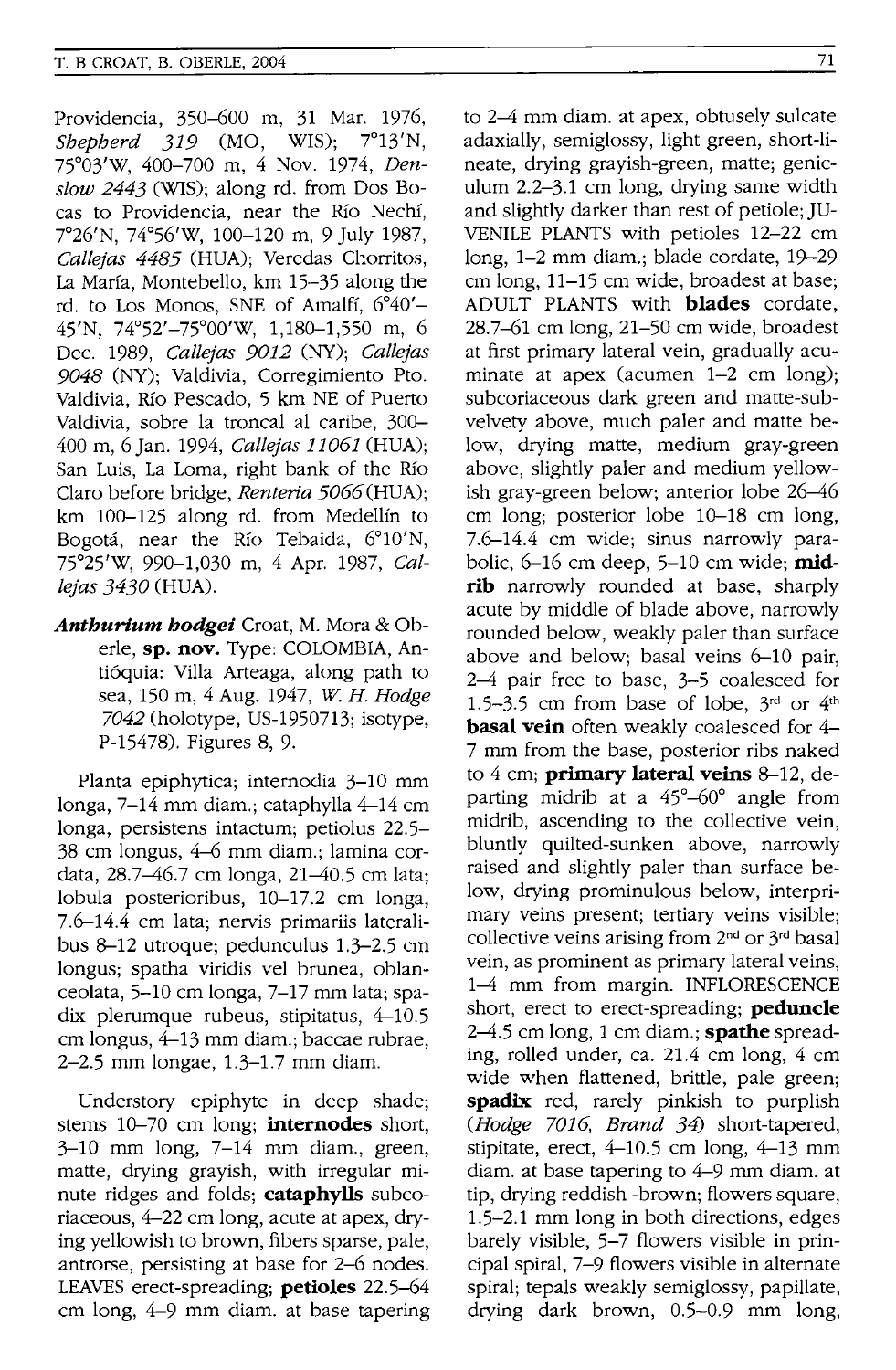

Figs. 9-12. -9 (top L). Anthurium hodgei Croat, M. Mora & Oberle (Mora 391 (= Croat 83774)) Live material showing infructescent spadix. -10-12, Anthurium licium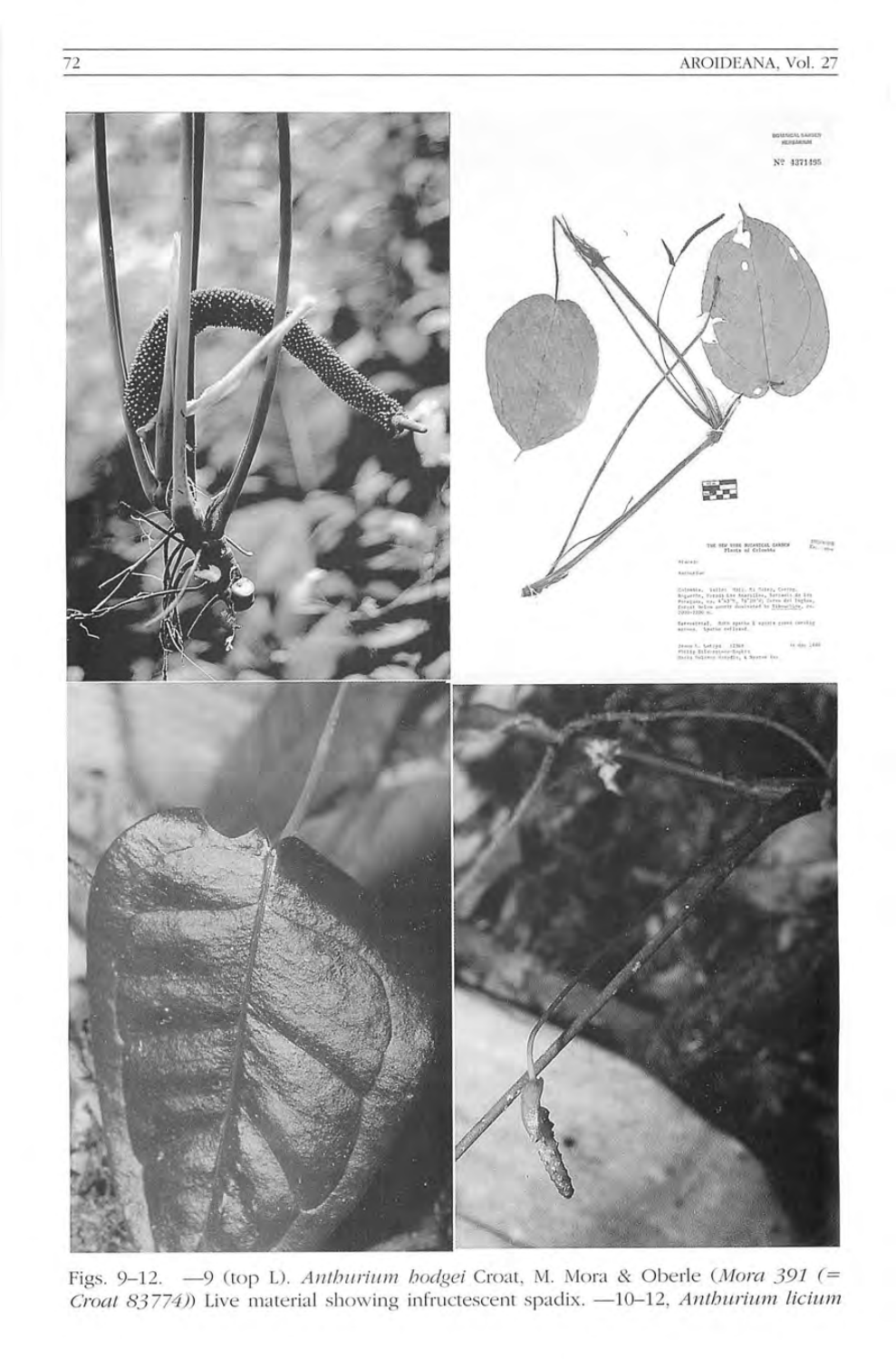0.25-0.45 mm wide, inner margin convex; **pistils** oblong, 0.2-0.4 mm long, 0.1-0.2 mm wide; anthers drying brown, 0.15 mm long, 0.2 mm wide; thecae oblong, divaricate; **berries** to 1.1 cm long, 5-5.5 mm diam., acute at apex, medium red apically, greenish white basally; seeds 2, somewhat flattened, 5 mm  $1 \times 2.5$  mm w  $\times$  1.5 mm deep, pale greenish white.

*Antburium bodgei* is known from northwestern Antióquia Department, and adiacent Chocó Department. The species occurs in *Tropical rainforest* (bp-T) in the lowlands and in *Premontane rain forest*  (bp-P) at middle elevation in the western slopes of the Western Cordillera. The species potentially occurs in bordering regions of Panama.

The species is a member of *A.* sect. *Cardioloncbium* and is characterized by its greenish-drying, ovate, deeply basally lobed blades which are markedly bicolorous and matte-subvelvety above as well as by its red spadix, short peduncle, and red berries. It is especially characterized by having an infructescence with a spadix almost ten times longer than its peduncle, and by short white cellular inclusions usually visible on the lower surface. The species is somewhat similar to *A. panamense*  Croat. However, that species differs by having matte, circumferentially ribbed petioles, which are flattened adaxially, whereas *Antburium bodgei* has semiglossy smooth, terete petioles.

In one or more of these respects, this species closely resembles two other species from *A.* sect. *Cardioloncbium* that occur in the same general region, *A. rotundistigmatum* Croat and *A. soejartoi* Croat and Oberle sp. nov. A chiefly Panamanian species, *A. rotundistigmatum* ranges into Antioquia *(Brand* 34, MO) and its short spadices often dry a similar red color.

However, the blades of *A. rotundistigmatum* are conspicuously triangular and have fewer primary lateral veins. Moreover, the peduncles of *A. rotundistigmatum* are invariably 3-4 times longer than those of *A. bodgei. Antburium soejartoi,* which ranges widely in Antioquia, also has very short peduncles, but its spadix is yellow and dries a cream-yellow as opposed to the red spadix and dark red drying color of *A. bodgei.* 

While preserving the characteristic features of the species, collections from middle elevation forests tend to vary in other respects. For instance, the blades of these plants tend to be narrower with more sparse venation. One collection *(Pipoly*  16625 (MO)) from high elevation in Parque Nacional Las Orchideas shares the spadix color, peduncle length and white cellular inclusions of *A. bodgei* but its blade is over 80 cm long, and its infructescence is almost 60 cm long. Furthermore, the lower surface dries semiglossy and not matte like all other specimens described as *A. bodgei.* For this reason it is taken to represent another closely related species pending further collection of potential intermediates.

The species is named in honor of Dr. Walter H. Hodge, author of *Flora of Dominica* and a World War II quinine explorer in Peru, who collected the type specimen. During his long and varied career he served at Harvard University, the University of Colombia in Medellin, the University of Massachusetts, the United States Department of Agriculture, Longwood Gardens, the National Science Foundation, and the Bailey Hortorium at Cornell.

Paratypes-COLOMBIA. **Anti6quia:**  Mutata, Hacienda EI Darien along the Rio Chontadural, 200-400 m, 27 July 1978,

 $\leftarrow$ 

Croat & Oberle. -10 (top R). *(Luteyn* 12368) Paratype specimen showing stem, leaves and inflorescence. -11, 12 (*Croat 80648*). -11 (bottom L). Close-up of live material showing leaf blade, adaxial surface.  $-12$  (bottom R). Close-up showing inflorescence and node.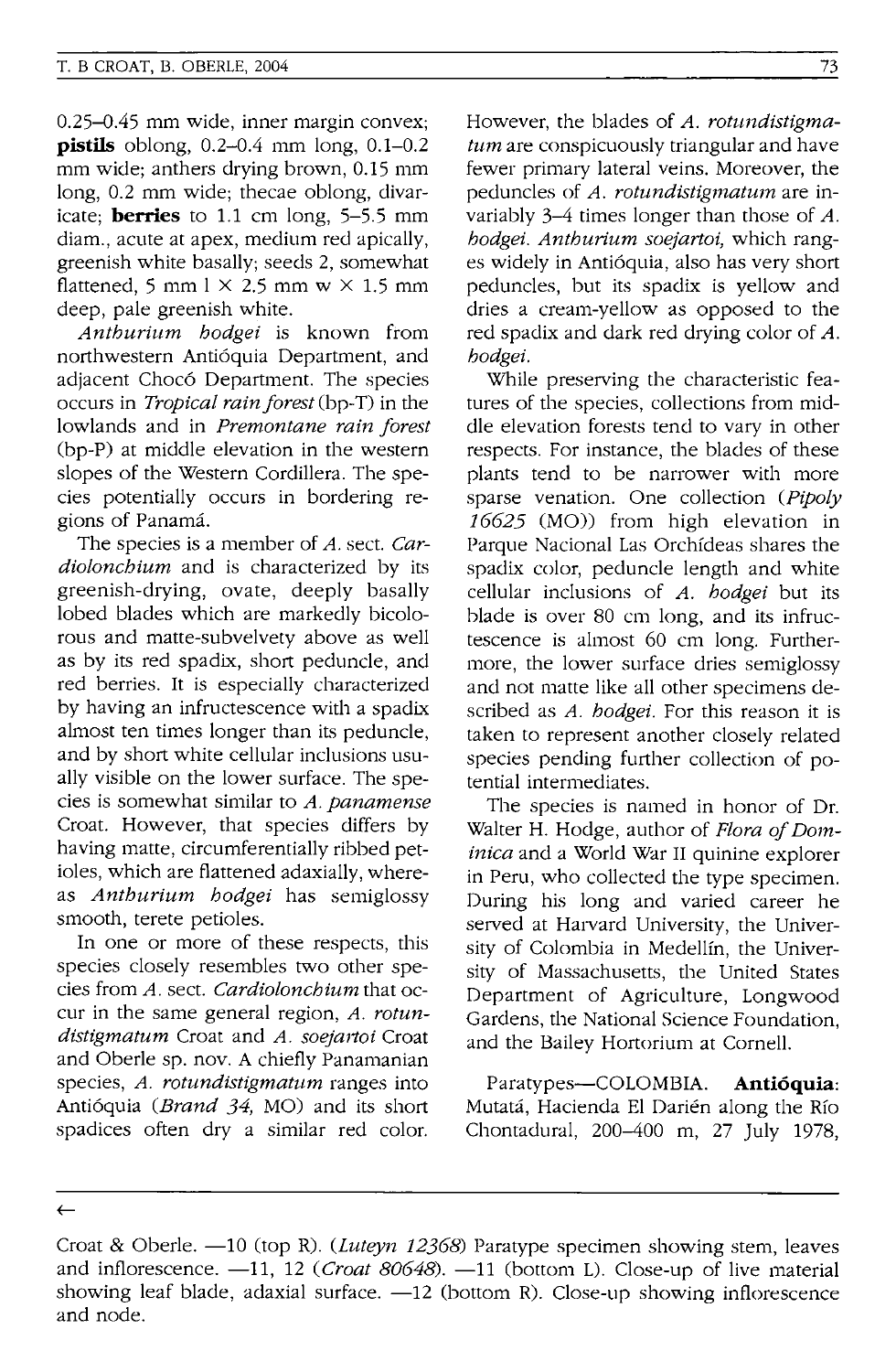path to sea, 150 m, 4 Aug. 1947, *Hodge*  7010 (US); *Hodge* 7016(PARIS, US); Frontino,

corregimiento Nutibara, cuenca Alta del Rio Cuevas, 1,300 m, 9 July 1985, *Sanchez*  236 (MEDEL) ; Regi6n Murff, camino hacia La Blanquita, 1,300 m, 9 July 1986, *Acevedo 1156* (HUA); **Chocó**: 11 km E. of Tutunendo on Quibdo-Medellin rd., 100-200 m, 12 Aug.

*1976, Gentry* 17579 *A* (COL, MO); Rio Tagachi, ca. 12 km W of RIO Atrato, 6°15'N, 76°50'W, 100 m, 19 June 1982, *Gentry*  37070 (MO); Nuquí, Corregimiento Arusí, vic. Arusí, along Río Arusí, 5°35'47"N, 77°28' 31''W, 5-10 m, 26 June 2000, *Croat 83774 (Mora* 391 (= *Croat* 83774) (MO).

*Anthurium licium* Croat & Oberle, **sp. nov.** Type: COLOMBIA, Valle: Municipio Cali, Finca Zingara, km 18, carretera al Mar 0 Sim6n Bolivar, via a Dapa, 1,900 m, 4 Apr. 1994 *Jorge Giraldo Gensini* 258 (holotype, MO-05071720; isotype, MO-05089972). Figures 10-12.

Planta hemiepiphytica; internodia 5- 16.5 cm longa, 3-4 mm diam.; petiolus 9- 25 cm longus, 0.9-1.7 mm diam., teres; lamina anguste ovata, 9-15 cm longa, 5- 10 cm lata; pedunculus 6-13 cm longus; spatha virida, ovata, 3.5-4.5 cm longa, 1.2- 2.3 mm lata; spadix stipitatus 3-11 mm, aurantiacus, 4 cm longa, 1 cm diam.

Scandent terrestrial or epiphytic herb; stem to 50 cm or longer; **internodes** terete, slender and elongate, 5-16.5 cm long, 3-4 mm diam., dark green, semiglossy, smooth; **cataphylls** 2.5-3.5 cm long, acute at apex, drying brown, persisting intact at upper nodes, the basal portion persisting as linear fibers. LEAVES erect-spreading; **petioles** 9-25 cm long, 0.9-1.7 mm diam., terete; geniculum 1.4- 2 cm long, drying only slightly thicker and darker than petiole; **blades** subcoriaceous, ovate, gradually acuminate at apex, acumen 6-11 mm long, weakly subcordate at base, 9-15 cm long, 5-10 cm wide, broadest below middle; sinus 2-10 mm deep,

acute at apex; upper surface dark green and semiglossy, drying matte, brown to greenish brown; lower surface moderately paler and semiglossy, drying paler, matte, with conspicuous black or brown glandular punctations; **midrib** sunken above, drying raised, prominently acute and reddish below; **basal veins** 2-3 pairs, all free to the base; **primary lateral veins** 3-5 per Side, departing midrib at a 45°-60° angie, weakly ascending to collecting vein, weakly etched above, prominulous below, scarcely more prominent than interprimary veins; tertiary veins prominulous; collective veins arising from first basal vein, prominulous below, 3-13 mm from margin gradually diminishing toward apex. INFLORESCENCE erect-spreading; **peduncle** 6-13 cm long, drying 0.4-0.9 mm diam.; **spathe** green, often with reddish rays, ovate-Ianceolate, 3.5-4.5 cm long, 1.2-2.3 mm wide, reflexed, membranous, acute at the apex, cordate at base; **spadix**  stipitate 3-11 mm, green becoming reddish, erect, 1.5-3 cm long, 1.4-2.1 mm diam.; flowers square to weakly rhombic, 1.7-2 mm long, 1.4-1.6 mm wide both directions, about 2 flowers visible in either primary or secondary spiral; tepals matte with droplets, lateral tepals 0.7-1.0 mm wide, inner margin broadly rounded, outer margins rounded; stamens exerted just above tepals; anthers 0.2 mm long and 0.3 mm wide, thecae scarcely divergent. IN-FRUCTESCENCE erect, spathe sometimes falling, the spadix becoming reddish, 4 cm long, 1 cm diam. with berries scattered throughout, the stipe 10 mm long; **berries**  green, seeds not seen.

*Anthurium licium* is a rare new species that appears to be endemic to a narrow altitudinal range (1,900-2,000 m) in the Western Cordillera of Colombia. At present, it is known to occur in Valle Department, where the majority of specimens from which the description is based were collected, and in Anti6quia Department, based on a single collection. Although, the precise distribution is unclear, pending additional collections, it almost certainly occurs in the neighboring departments between the two from which it was de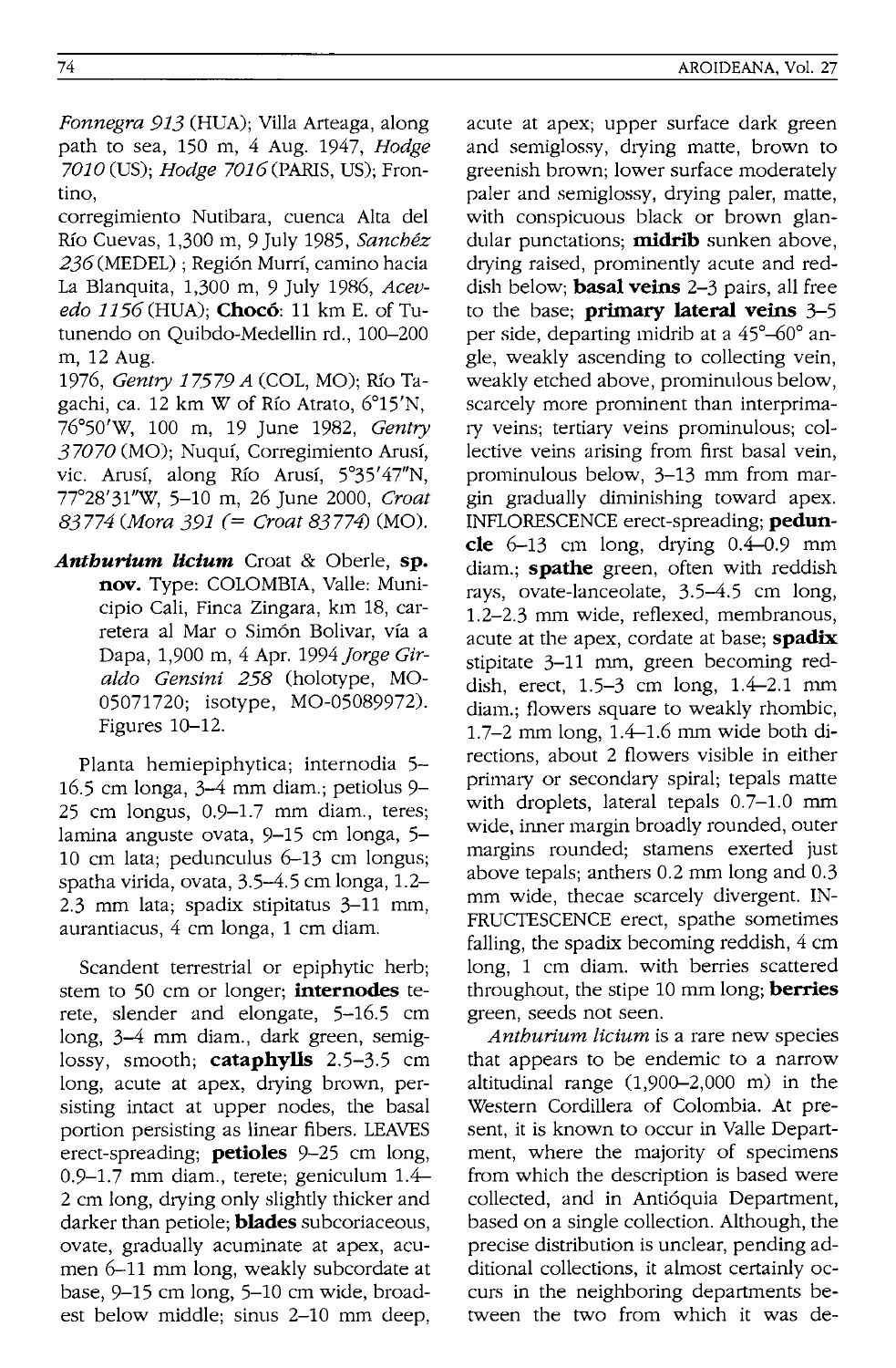scribed. All collections were made in *Lower montane rain forest* (bp-PM).

The species is a member of *A.* sect. *Tetraspermium.* Within the section it very closely resembles *A. tonduzii* Engl., a species described from Costa Rica, based on similar long internodes, the similar drying color, general venation pattern and small inflorescence. However, the cataphylls of *A. licium* persist as fibers, while those of *A. tonduzii* are rather quickly and completely deciduous. The blades of *A. licium*  are much broader, always cordate at the base, even if only by a few millimeters, and dries matte rather than semiglossy. Also, the collective vein of *A. licium* clearly arises from the first basal vein, while the collective vein in *A. tonduzii* arises from what appears to be the first primary lateral veins. Finally, even though the peduncle of *A. tonduzii* is very thin, that of *A. licium* is even thinner, hence its name "licium" from a Latin word meaning thread. Otherwise, the species differs from other scandent *A.* sect. *Tetraspermium* species from the region including, *A. scandens*  (Aubl.) Engl., *A. obtusum* (Engl.) Grayum, and *A. subaequans* Croat & Oberle, by its brown drying color.

Paratypes-COLOMBIA. **Antioquia:**  Municipio de Frontino, Corregimiento Nutibara, cuenca alto del Rio Cuevas, 1,800 m, 17 Mar. 1984, *Sanchez 150* (MEDEL); **VaIle:** Municipio El Cairo, Corregimiento Boquerón, Vereda Las Amarillas, Serrania de los Paraguas, Cerro del Ingles, below summit, 4°45'N, 76°20'W, 2,000-2,200 m, 14 May 1988, *Luteyn* 12368 (MO); Finca Zingara, km 18, carretera al mar o Simón Boifvar, vfa a Dapa, bosque de niebla, 1,900 m, 13 Mar. 1994, *Gensini* 227 (MO); 12 Mar. 1995, *Gensini* 622 (MO); Finca Zingara, 4 km N of main highway, 3°32.35'N, 76°36'w, 1,900-2,100 m, 5 Aug. 1997, *Croat 80648* (MO).

*Anthurium johnmackii* Croat & Oberle, **sp. nov.** Type: COLOMBIA, Antioquia: Municipio Frontino, rd. between Nutibara and la Blanquita, area called Murrf, ca. 9 km below and W of high point on rd., or 20 km from Nutibara, 6°42'N, 76°24'W, 1,280-1,380 m, 7 Feb. 1989,]. *M. MacDougal, D. Restrepo* & *D.* S. *Sylva 3704* (holotype, MO-4369955-56; isotype, HUA-62774). Figure 13.

Planta hemiepiphytica; internodia brevia, 1.2-1.5 cm long, 1.7-2.2 cm diam.; cataphylla persistens intactum; petiolus 40- 44 cm longus; lamina subtriangularis vel hastata, 26-39 cm longa, 13-24 cm lata; pedunculus 54-66 cm longus; spatha primulinus, oblanceolata, 9-11 cm longa, 3.5–4.4 cm lata; spadix pallide viridis, cylindroideus, 5-7.5 cm longus, 5-7 mm diam.

Scan dent terrestrial; **internodes** shorter than broad, 1.2-2.7 cm long, 1.4-2.2 cm diam.; **cataphylls** subcoriaceous, 6-10 cm long, apex acute, drying reddish-brown, persisting intact, eventually as coarse liner fibers; LEAVES erect-spreading; **petioles**  28-44 cm long, 3-5 mm diam., terete with red or maroon blush, geniculum drying darker than petiole, 1-15 cm long, sometimes bearing two apical petiolar glands 1.5-3 mm from junction with blade, 1.2- 1.7 mm long, sheathing in the lowermost portion of the petiole; **blades** subcoriaceous, subtriangular to hastate, acuminate at apex (acumen 1-2 cm long), cordate to hastate at base, 26-39 cm long, 10-24 cm wide, broadest at or near base; anterior lobe, 20-33 cm long, 7-15 cm wide, broadest at the base, the margins moderately to deeply concave; posterior lobes, 7-13 cm long, 5-11 cm wide, broadest at apex, directed outward; sinus parabolic to broadly hippocrepiform, 7-9 cm deep; upper surface glossy, drying brown, matte; lower and upper surface concolorous, bearing brown punctations; **midrib** narrowly rounded above, narrow acute below, **basal veins** 5-6 pairs, 2 pairs free to base, the remaining coalesced to 4-14 mm; posterior rib curved, naked to 2.5-5.1 cm; **primary lateral veins** 3-5 per side, departing midrib at a 30°-40° angle, ascending to the collective vein, prominulous; tertiary veins as prominent as interprimary veins; collective vein arising from 1<sup>st</sup> pair of basal veins, 2<sup>nd</sup> pair of basal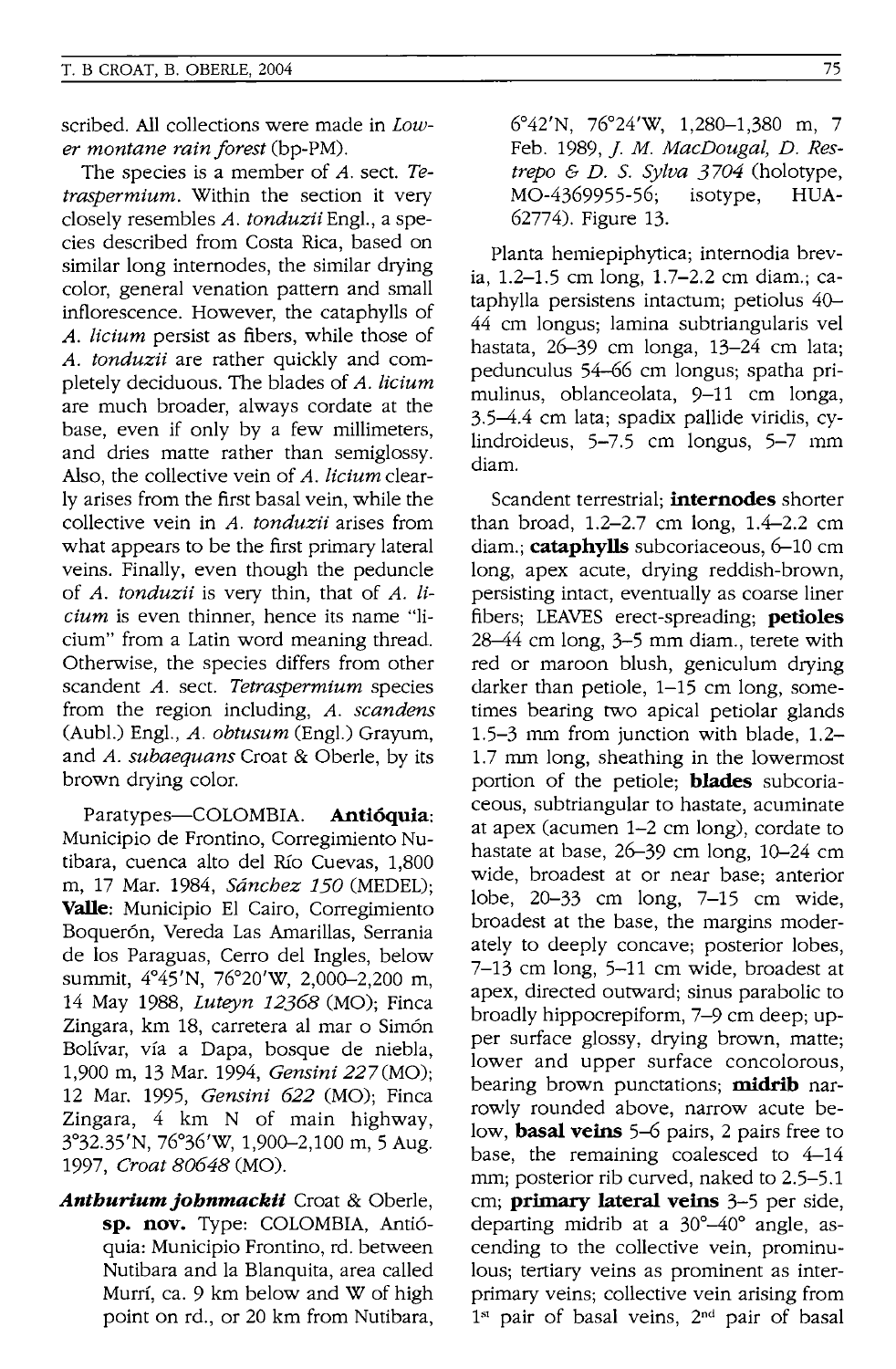

Figs. 13-16. - 13 (top L). Anthurium johnmackii Croat & Oberle (Zarucchi 7054). Paratype specimen of whole plant showing stem, leaf blade and two inflorescences. -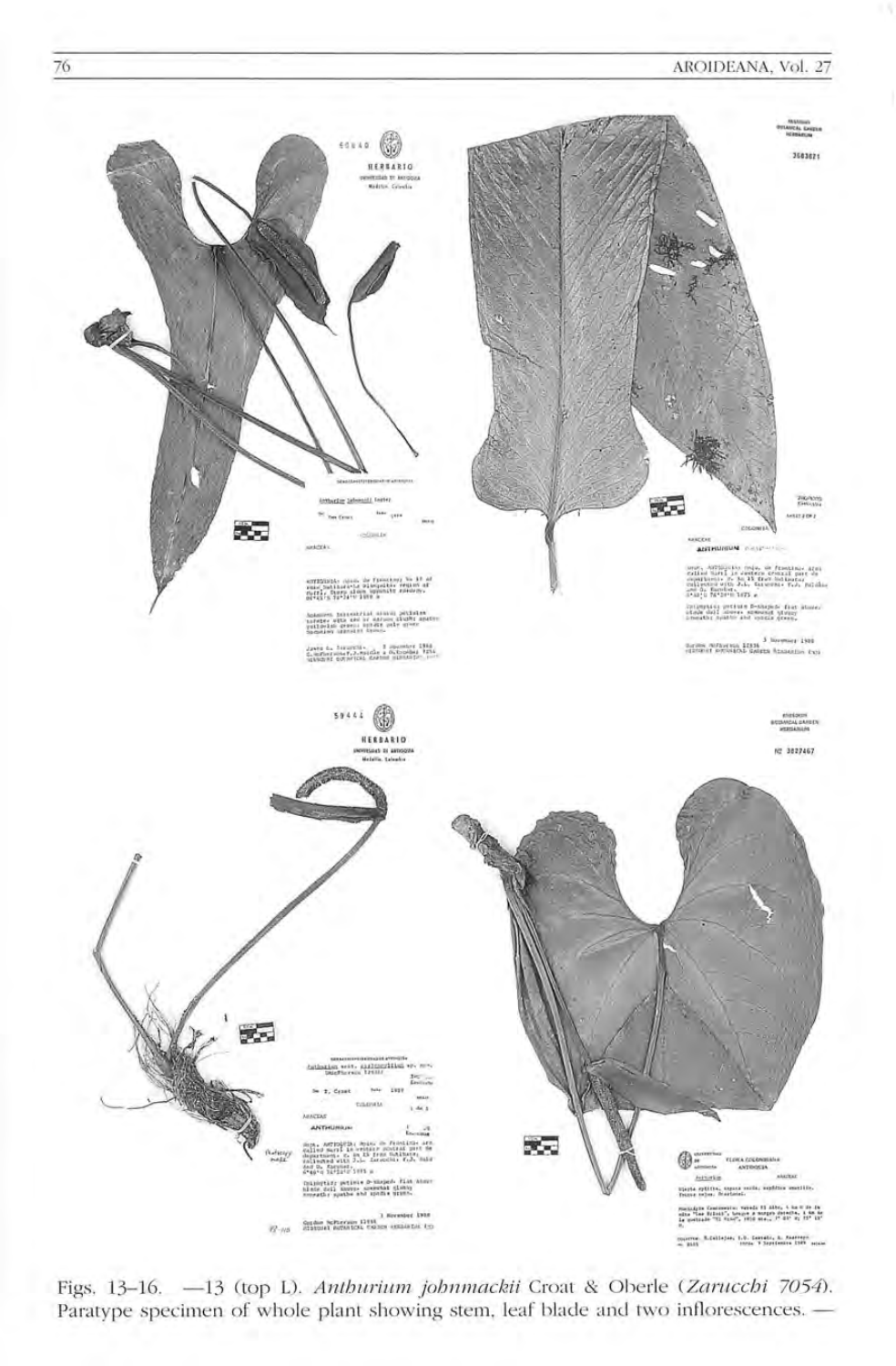veins sometimes loop connected, equally as prominent as primary lateral veins, 1.5- 4 mm from margin. INFLORESCENCE erect; **peduncle** 35-66 cm long, 5-12 mm diam. at base, tapering to 3-5 mm at apex, 1.2-1.5 times longer than the petiole; **spathe** erect, subcoriaceous, greenish yellow, drying reddish brown, ovate to oblanceolate, 6-11 cm long, 1.5-4.4 cm wide, broadest in lower third, inserted at a 50° angle on the peduncle, apex caudate, acumen 7-12 mm long, base obtuse, margins meeting at a 100° angle, stipe 3 mm long in front, 1 mm long in back; **spadix** pale green becoming greenish-brown, stipitate, cylindroid, erect, 3.5-7.5 cm long, 5-7 mm diam.; flowers weakly 4-lobed, 2.7-2.7 mm in both directions, edges straight, 6-7 flowers visible in principal spiral, 7-8 flowers visible in secondary spiral, tepals matte, 1.1 mm in both directions, inner margin angled, 5-sided. INFRUCTESC-ENCE erect, spathe persisting, spadix, 13- 14.5 cm long, 2-2.5 cm diam., bearing berries throughout; **berries** orange, oblong, apex acute, 5 mm long, 3 mm diam.

*Anthurium johnmackii* is endemic to Colombia, known only from *Premontane rain forest* (bp-P) in the northern ends of the Western and Central Cordilleras in Antioquia Department.

The species is a member of *A.* sect. *Calomystrium* and is recognized by its very thick spathe and thick cylindric spadix. The species is characterized by its constricted margin near the petiolar junction, sometimes resulting in a nearly hastate blade shape *(Macdougal 3704,* MO-4369955). Also, many specimens exhibit gland-like petiolar growths born on the geniculum, a very peculiar feature. Finally, few species featured spathes with a pronounced caudate apex. The species resembles a highly variable complex that occurs at high elevation across South America consisting of *A. lehmannii* Engl., and *A. oxybe/ium* Schott which occasionally exhibits constrictions along the margin and a thick spadix. However, the blades of the later species are never as thick as those of *A. johnmackii.* Furthermore, the spadix of *A. johnmackii* is much thicker with a much shorter stipe. Another collection from the same region *(Cogollo 4126,*  MO) shares the pronounced constriction along the margin that characterizes A. *johnmackii,* but has much more pronounced venation and dries semiglossy. In addition to these differences, this specimen is sterile and cannot yet be included here.

The species in named in honor of Dr. John MacDougal, who collected the type species, for his fine botanical efforts in Antioquia. Since the name *A. macdougallii*  Matuda already exists, to honor another naturalist and collector in Mexico, we chose to use an abbreviated form of the name for this new species, one that properly fits, because around the Missouri Botanical Garden, where John conducts research on Passifloraceae, he is affectionately referred to as "Johnny Mack".

Paratypes-COLOMBIA. **Anti6quia:**  Municipio Frontino, rd. between Nutibara and la Blanquita, area called Murrf, 17 km from Nutibara, 6°45'N, 76°24'W, 1,860 m, 3 Nov. 1988, *Zarucchi 7054* (HUA, MO, NY); km 17 of rd. Nutibara Murrf, 6°45'N, 76°24'W, 1,750 m, 24 Sep. 1987, *Zarucchi 5706* (HUA, MO); Antado, Valley of the Rfo San Jorge, Paramillo National Park, 7°15'N, 75°55'W, 1,550 m, 2 Mar. 1993, *Gentry* 78955 (MO).

*Anthurlum macphersonii* Croat & Oberle, **sp. nov.** Type: COLOMBIA, Antioquia: Municipio Frontino, area

 $\leftarrow$ 

<sup>14, 15.</sup> *Anthurium macphersonii* Croat & Oberle *(McPherson et al.* 12936). -14 (top R). Type specimen showing folded leaf blade. -15 (bottom L). Stem and inflorescence. -16 (bottom R). *Anthurium modicum* Croat & Oberle *(Callejas et al. 8403).* Type specimen of whole plant showing stem, leaf blade and inflorescence.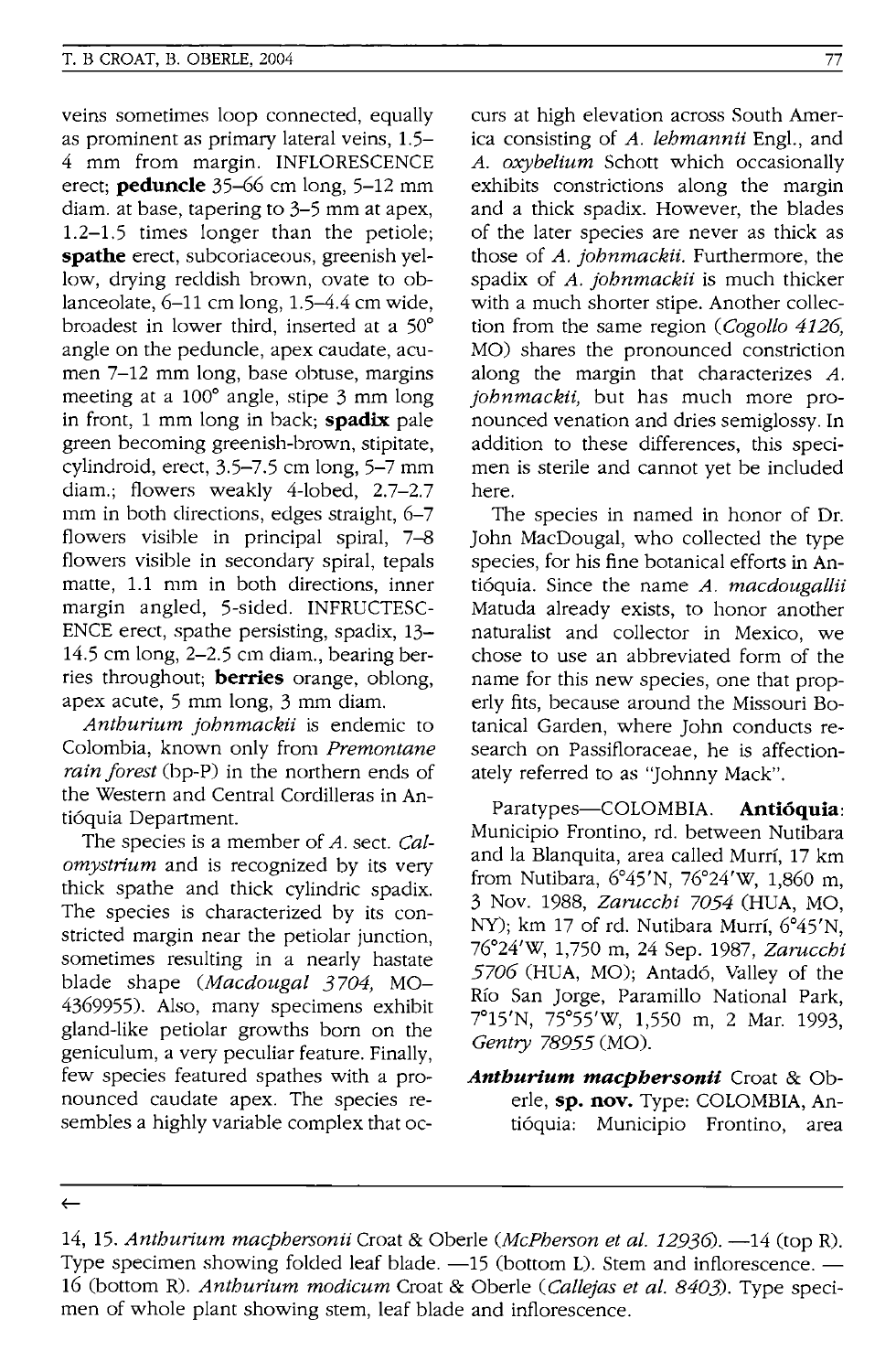called Murrí, Corregimiento Nutibara, ca. km 15 from Nutibara, 6°40'N, 76°20'W, 1,875 m, 3 Nov. 1988. G. *McPherson,]. L Zarncchi, F.]. Roldan*  & o. *Escobar* 12936 (holotype, MO-3683821-22; isotype, HUA-59444-46). Figures 14, 15.

Planta epiphytica vel terrestris; internodia 1-1.5 cm longa, 1-1.5 cm diam.; cataphylla persistens in fibris; petiolus 24-34 cm longus, D-formatus; lamina ovato-Ianceolata, truncata vel debilis cordata, 40-60 cm longa, 9-16 cm lata; nervis primariis lateralibus 17-20 utroque; pedunculus 24- 29 cm longus; spathe viridis, 6-10 cm long, 0.7-1.1 cm wide; spadix luteus, sessile, 9-12 cm longus, 6-8 mm diam.

Usually epiphytic or sometimes terrestrial; stem erect to reclining; **internodes**  of more or less uniform length, 1-1.5 cm long, 1-1.5 cm diam., drying tan, matte; **cataphylls** 7-17 cm long, acute at apex, drying brown, persisting as tan to reddish brown coarse linear fiber. LEAVES erect to erect-spreading; **petioles** 17-34 cm long, 3-7 mm diam., D-shaped, flattened adaxially, rounded abaxially; geniculum drying darker than petiole, 1-2 cm long; **blades**  chartaceous, ovate-Ianceolate, long-acuminate at apex, acumen 1-2 cm long, usually truncate at base, sometimes obtuse in narrow blades, rarely sub cordate especially in larger blades, 34-70 cm long, 7- 16 cm wide, broadest below middle; anterior lobes 34-68 cm long, weakly to moderately concave along margin near base; posterior lobes when developed, 6- 8 cm long, 5-8 cm wide, widest at or near apex, directed outward, sinus arcuate with blade decurrent on petiole, sinus 0.5-2 cm deep; upper surface matte, lower surface semiglossy, drying matte and greenish above, paler and semiglossy below; **midrib** drying raised above and darker than surface, acutely raised below; **basal veins**  3-4 pairs, free to base, weakly raised, **primary lateral veins** 17-20 per side, departing midrib at a 30° to 50° angle, straight or moderately ascending to the collective vein, sharply prominulous and drying darker than the lower surface, in-

terprimary veins prominulous, tertiary veins prominulous; collective vein arising from the  $2^{nd}$  basal vein, with the  $3^{rd}$  basal vein sometimes loop connected, equally as prominent as primary lateral veins, 3-6 mm from margin; INFLORESCENCE erect, peduncle 24-29 cm long, 3-5 mm diam.; **spathe** spreading, green, 6-10 cm long, 0.7-1.1 cm wide, broadest at or near middle, cordate on the peduncle; **spadix**  green becoming yellow, sessile, erect, 9- 12 cm long, 6-8 mm diam.; flowers square to rhombic, 2-2.2 mm in both directions, sides straight to weakly sigmoid, 4-6 flowers visible in principal spiral, 5-7 flowers visible in alternate spiral, tepals matte, stigma circular, 0.2-0.4 mm diam., lateral tepals 1.7-1.8 mm wide, inner margin straight to weakly convex, outer margin angled; stamens not seen. INFRUCTESC-ENCE not seen.

*Anthurium macphersonii* is endemic to *Premontane rain forest* (bp-P) of the Western Cordillera of north western Colombia. Within the department of Anti6 quia, all collections occurred in the adjacent municipios of Frontino and Urrao. This species might range further to the south into the Municipio Salgar and beyond, but collections from that area begin to diverge in a variety of features and might represent other species or hybrids.

*Anthurium macphersonii* is placed in *A.*  sect. *Xialophyllium* owing to its thin, veiny blades and greenish inflorescence. First the venation is extremely prominent down to the tertiary veins. Veins always dry sunken and darker than the upper surface and may be either darker or lighter than the upper surface. Second, the cataphylls persist as coarse tan linear fibers. Finally, all plants exhibit some constriction of the margin near the base, although in many narrow blades, this constriction is rather moderate. In comparison to other members of this section that occur in Anti6quia, especially *A. amoenum* Kunth & Bouche and *A. microspadix* Schott, *A. macphersonii* is considerably larger and its venation more prominent. However, irregular specimens that appear closely related to *A. macphersonii* from higher elevation *Lower*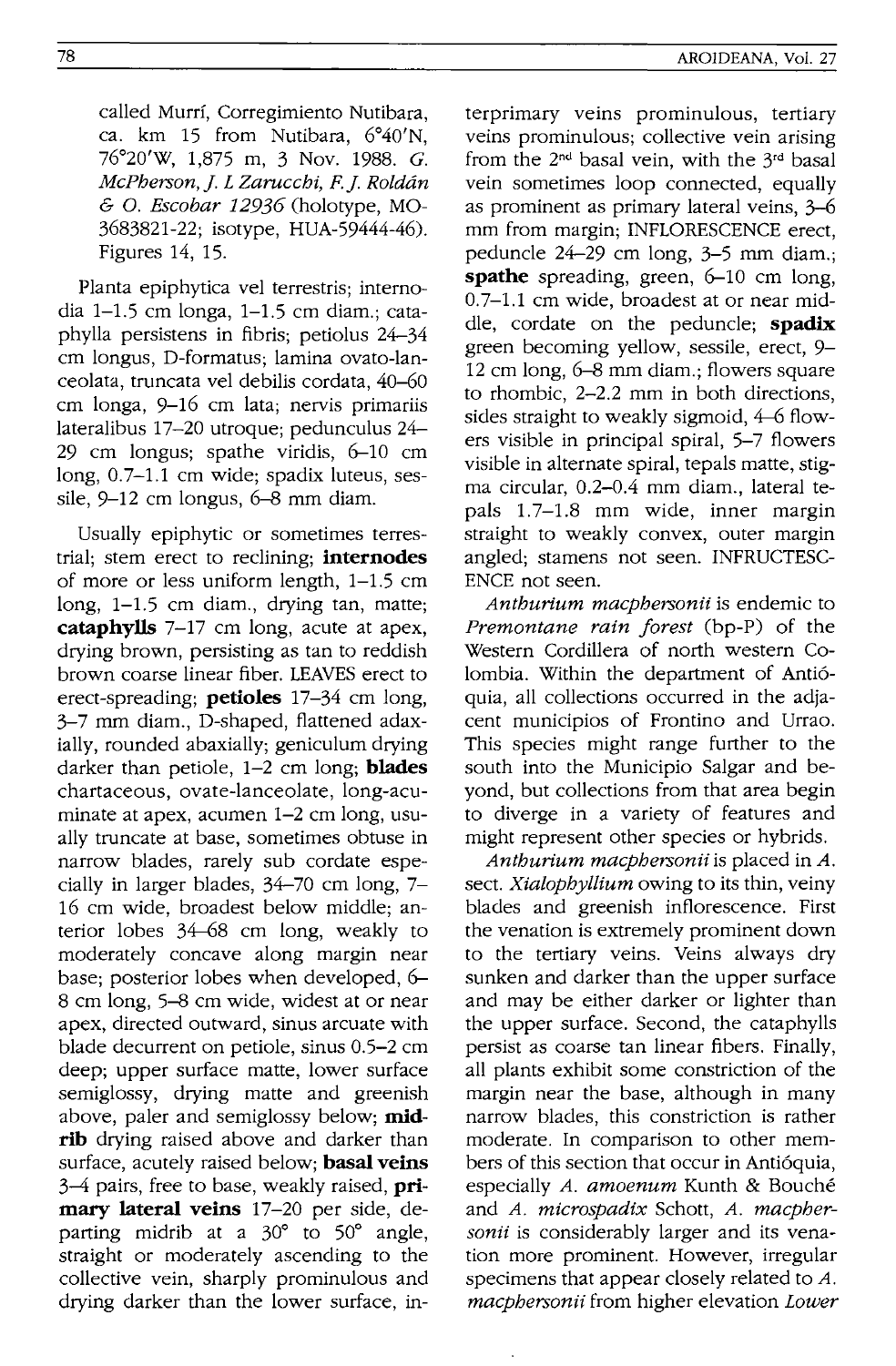*montane rain forest* (bp-MB) further to the south in the Municipo Salgar might represent hybrids with either one of the other more common species of *A.* sect. *Xialopbyllium (Zaruccbi* 4736 (MO), *Zaruccbi* 5963 (MO), and *Zaruccbi 6048*  (MO)). These specimens are smaller than typical *A. macpbersonii* and barely exhibit weak constriction of the margin. Also, the spathes of these specimens are described as reddish or pinkish while those of *A. macpbersonii* are always green to yellowish.

The species is named in honor of Dr. Gordon McPherson of the Missouri Botanical Garden who collected the type species. His collecting career began in Panama and he is renowned for collecting many interesting high quality specimens, including many new species.

Paratypes-COLOMBIA. Antióquia: Municipio Frontino, Corregimiento Nutibara, area called Murri, Alta del Rio Cuevas, 1,800-2,000 m, 16 Mar. 1984, *Sancbez 90* (MEDEL); km 17 of rd. Nutibara-Murri, 6°45'N, 76°24'W, 1,750 m, 24 Sep. 1987, *Zaruccbi* 5734 (MO); 10 km W of Blaquita, 12 km W of Nutibara, 1,710 m, 4 Mar. 1992, *Gentry 76180* (MO); Finca EI Palmar, sitio EI Llano, 6°40'N, 76°24'W, 2,080 m, 16 Feb. 1991, *Callejas 10046* (HUA, NY); Urrao Municipio, Parque Nacional Las Orchfdeas, Vereda Calles, Margen derecha del Rio Calles, 6°32'N, 76°19'W, 1,450 m, 27 Nov. 1993, *Pipo/y 17194*  (MO); Quebrada Honda, en el filo al NW de La Cabana Calles, 6°29'N, 76°14'W, 1,330 m, 8 Dec. 1992, *Pipoly* 16827(MO); trail from Encarncfon to Parque Nacional Las Orchfdeas, 1,600-1,800 m, 27 Jan. 1979, *Gentry* 24594 (MO).

*Anthurium modicum* Croat & Oberle, sp. nov. Type: COLOMBIA, Anti6 quia: Municipio Campamento, Vereda EI Alto, 4 km oeste de la mina "Las Brisas," bosque a margen derecha, 1 km from quebrada "El Nino," 7°03'N, 75°19'W, 1,810 m, 9 Sep. 1989, *Ricardo Callejas,* J.D. *Castano, H. Restrepo 8403* (holotype, MO-3827467; isotype, NY). Figure 16.

Planta terrestris, interdum epiphytica; internodia 1.2-2.2 cm longa, 2 cm diam.; cataphylla persistens intactum; petiolus 48-68 cm longus, teres; lamina ovato-cordata, 33-50 cm longa, 34-36 lata; lobulas posterioribus 12.5-18.5 cm longus, 12-18 cm lata; nervis lateralibus 3-5 utroque; pedunculus 17-30 cm longus; spatha viridis, lanceolata, 11-20 cm longa; spadix subsessilis, 10-16 cm longus, albus, viridis, lutescens; baccae rubrae, 1.1 mm diam.

Terrestrial, sometimes epiphytic, especially at higher altitudes; internodes terete,  $1.2-2.2$  cm long,  $2$  cm diam.; cataphylls subcoriaceous, 15-22 cm long, acute at apex, drying reddish-brown, persisting intact, eventually weathering into coarse linear fibers. LEAVES erect-spreading; petioles, 48-68 cm long, 6-8 mm diam., terete; geniculum drying somewhat darker than petiole, 2-3 cm long; **blades** subcoriaceous, ovate-cordate, apex acuminate (acumen 1.5-2 cm long), cordate at base, 33-50 cm long, 24-36 cm wide, broadest above point of petiole attachment; anterior lobe 23-37 cm long, margins entire; posterior lobes 12.5-18.5 cm long, 12-18 cm wide, broadest at point of petiole attachment, weakly directed inward, rounded at apex; sinus hippocrepiform to spathulate, 10-16 cm deep; upper surface drying matte, brown, lower surface drying matte to weakly glossy, brown with conspicuous glandular punctations; midrib convex above, narrowly rounded below; 5-7 pairs **basal veins**, 1-2 pairs free to base, the remaining coalesced at 1-2 cm; posterior ribs naked 3.5-6 cm, primary lateral veins 3-5 per side, departing midrib at a 35°-55° angle, ascending to primary collective vein, raised above, acutely raised below; interprimary veins less conspicuous than primary lateral veins; tertiary veins prominulous; reticulate veins visible; collective veins arising near base, 2-6 mm from margin. INFLO-RESCENCE erect, peduncle 17-30 cm long, drying 3–5 mm diam.; **spathe** erect, eventually spreading, chartaceous, green, lanceolate, 12-20 cm long, 1.4-2.2 cm wide, broadest in lower third, inserted at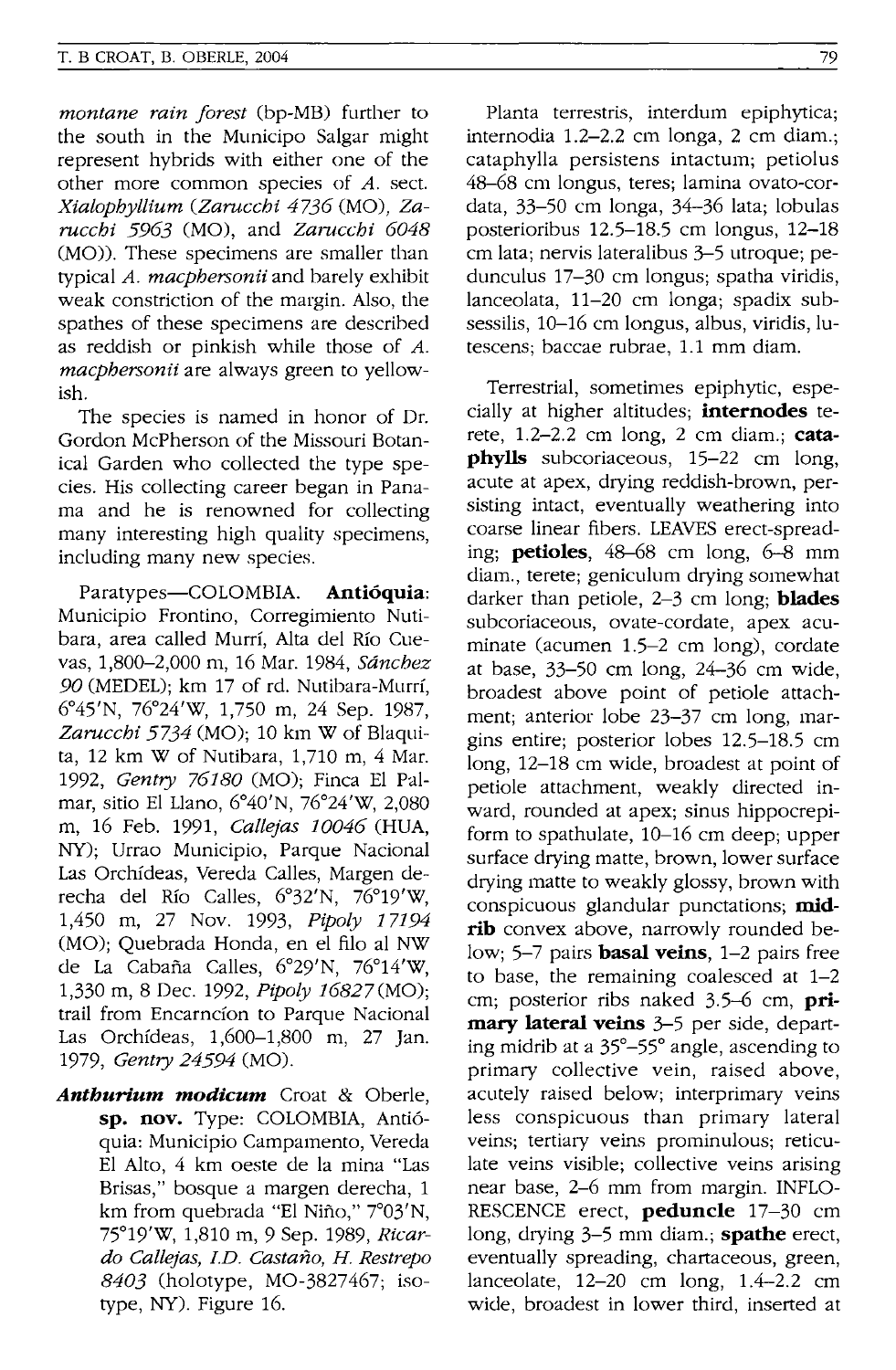a 20°-30° angle on the peduncle, acuminate at apex (acumen 1.5-2 cm long), acute at base, the margins meeting at a 30° angle; **spadix** white or green becoming yellow and eventually brown, subsessile, cylindric, weakly curved away from spathe,  $10-16$  cm long, drying  $6-8$  mm diam.; flowers rhombic 3 mm long, 2.1 mm wide, edges perpendicular to spiral weakly sigmoid, 6-7 flowers visible in principal spiral, 7-9 flowers visible in alternate spiral; stigma circular; tepals matte, lateral tepals 1.5 mm wide, the inner margin narrowly convex; anthers not seen. IN-FRUCTESCENCE erect; spathe persistent; spadix 15-18 cm long with berries scattered throughout; **berries** red, subglobose, 1.1 mm diam.

*Anthurium modicum* is endemic to Colombia in the Central Cordillera of Antioquia. Within that region, the species is known to occur only within a narrow range of elevations (1,510-1,830 m) that corresponds to either *Premontane wet forest* (brnh-P) or *Premontane rain forest*  (bp-P) life zones.

With its persistent cataphylls and cylindroid spadix, *A. modicum* is a representative member of *A.* sect. *Calomystrium.* It resembles *A. tolimense* Engl., *A. lactiflorum* Engl., and *A. subcaudatum* Engl., which also feature similar blade shape, spathe shape, and collective vein emergence point, but differs by showing conspicuous glandular punctations. Another group of species from this section typified by *A. formosum* Schott also exhibit conspicuous glandular punctations, but are much larger. Apart from this, the species could represent many other species of cordate *Anthurium* hence the specific epithet "modicum" from the Latin meaning ordinary or undistinguished.

Paratypes-COLOMBIA. **Antioquia:**  Municipio Anourí, Vereda La Travesia, 3 km from Anouri, on the rd. to Municipio de Campamento 7°8'N, 75°20'W, 1,510 m, 20 Nov. 1989, *Callejas* 8835 (NY); Sitios El Río y Bramadero, km 1-9 above the rd. to Anourí, 7°5'N, 75°10'W, 1,290-1,510 m, 16 Nov. 1989, *Callejas* 8713 (NY); Municipio Amalfi, 8-15 km from Amalfi to Rumazón, sitios "Salazar" y "La Playa," 6°56'N, 75°4'W, 1,550 m, 28 Sep. 1988, *Betancur*  757 (MO); Vereda La Virborita, 4 km N de Amalfi, via La Mina, 6°55'N, 75°4'W, 1,500-1,510 m, 8 Dec. 1989, *Callejas 9188*  (MO); Municipio Cocorna, main hwy Medellin-Puerto Triunfo, ca. 5 km E of Cocorna Peaje, Quebrada El Biadal 6°N, 75°10'W, 1,830 m, 20 Nov. 1983, *Junecosa*  1395 (MO).

*Anthurium silverstonei* Croat & Oberle, sp. nov. Type: COLOMBIA, Chocó: Municipio San Jose del Palmar, Cerro del Torrá helipuerto, vegetación arbustiva secundaria, 1,920 m, 11 Aug. 1988, *P. Silverstone-Sopkin,* N. *Paz, R. T. Gonzalez,* J. *E. Ramos, L. H. Ramos, A. Henao* 4291 (holotype, CUVC-22023; isotype, MO-3789482- 84). Figures 17, 18.

Planta terrestris; internodia 5-11 cm longa, 2.7-3.5 cm diam.; cataphylla 38-61 cm longa, persistens intacta; petiolus 95-130 cm longus, 12-18 cm diam., ovato-cordata, 66-92 cm longa, 45-54 cm lata; lobulas posterioribus 20-26 cm longa, 20-25 cm lata; nervis lateralis primariis 10-15 utroque; pedunculus 58-102 cm; spatha 17.5-31 cm longa, 5-10 cm lata, oblanceolata, spadix 20-40 cm longus, 2.1-3.8 cm diam., viridis, erubescens vel purpurascens, subsessilis; baccae lutea-viridia, 6.5- 8.0 mm longae, 3.7-3.7 mm diam.

 $\rightarrow$ 

Figs. 17-20. 17, 18. *Anthurium silverstonei* Croat & Oberle *(Silverstone-Sopkin et al.*   $4291$ ).  $-17$  (top L). Type specimen sheet 1 showing posterior lobe and petiole attachment of leaf blade abaxial surface.  $-18$  (top R). Type sheet 3 showing folded anterior lobe of leaf blade and inflorescence.  $-19$  (bottom L). *Anthurium soejartoi* ssp. *ascendens* Croat & Oberle *(Callejas 5570).* Paratype specimen of whole plant showing stem, leaves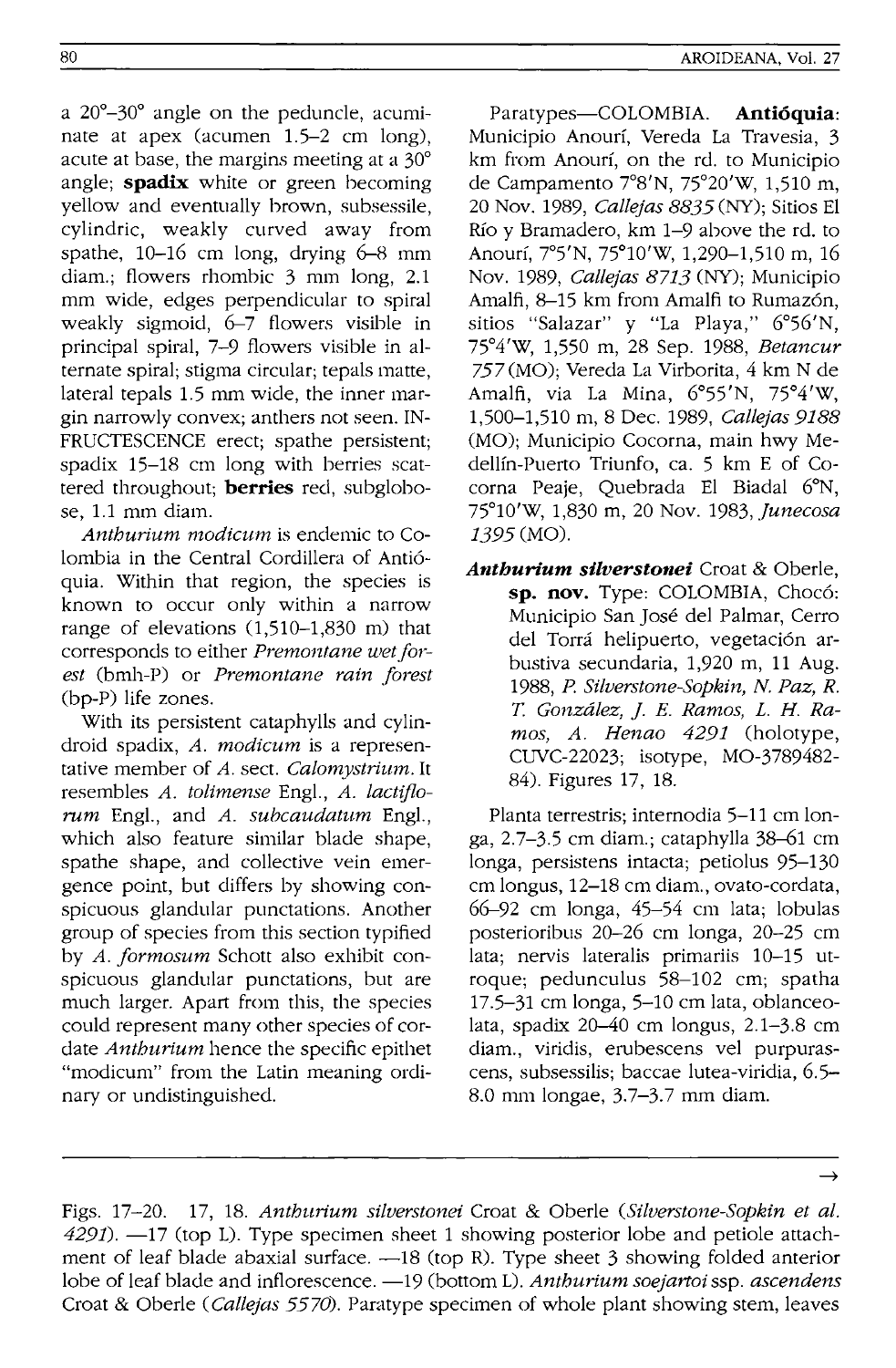#### T. B CROAT, B. OBERLE, 2004



and inflorescence. - 20 (bottom R). Anthurium soejartoi ssp. soejartoi Croat & Oberle (Daly 5255). Paratype specimen of whole plant showing stem, leaves and inflorescence.

81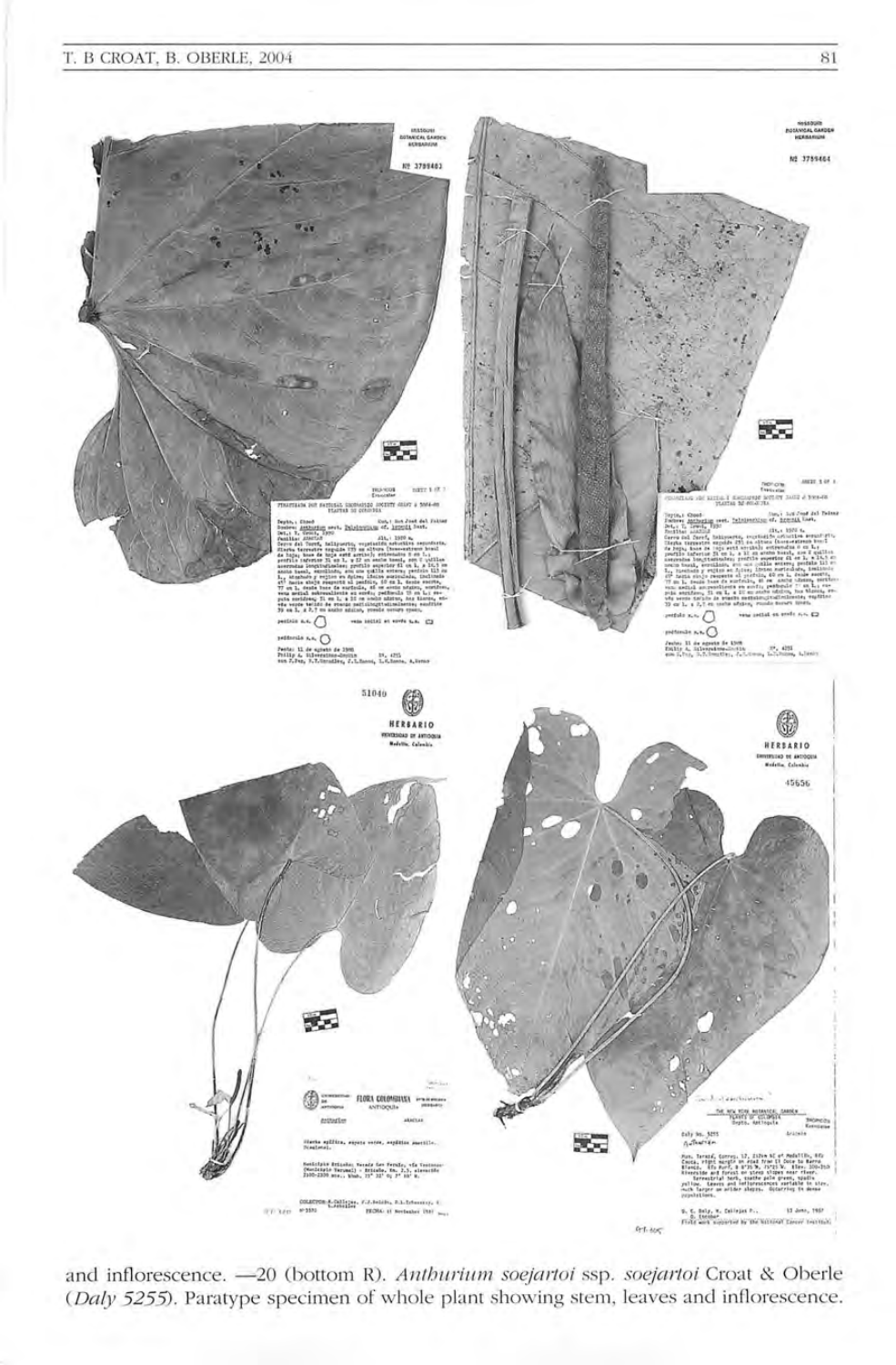Erect or repent terrestrial herb, rarely epiphytic; stem 1.7-2.5 m long, interior of the stem tissue pinkish white; leaf scars obscured by cataphylls; **internodes** terete, longer than broad, 5-11 cm long, 2.7-3.5 cm diam.; **catapbylls** coriaceous, I-ribbed, 38-61 cm long, 7-14.5 cm wide at base when flattened, drying tan to reddish brown, persisting intact. LEAVES erect-spreading; **petioles** 95-130 cm long, 12-18 mm diam., subterete, shallowly sulcate adaxially; geniculum swollen, sometimes reddish, 3-6 cm long; **blades** emerging brown with green venation, mature blade ovate-cordate, 66-92 cm long, 45- 54 cm wide, broadest in lower third, coriaceous, short-acuminate at apex (acumen 5-10 mm long); anterior lobe 50-70 cm long; posterior lobe 20-26 cm long, 20-25 cm wide, broadest at point of petiole attachment, directed inward; sinus obovate, 18-22 cm deep; upper surface green, drying semiglossy, silvery-gray, with sparse brown punctations and linear cellular inclusions, lower surface green, drying darker, appearing more silvery-purplish, with dense brown punctations; **midrib** yellowish green, drying narrowly convex above, nearly round-raised below with 3-5 ridges; **basal veins** 7-8 pairs, 2 pairs free to the base, third pair weakly coalesced at 7-15 mm, drying etched above, sharply acute below; posterior rib naked to 5-7 cm; **primary lateral veins**  10-15 per side, departing midrib at a 50°- 60° angle, ascending to the collective vein, drying raised or etched above, acutely raised below; interprimary veins drying less prominent than primary lateral veins; tertiary veins drying prominulous; collective vein arising from the base, equally as prominent as primary lateral veins, 1-3 mm from margin. INFLORESCENCE erect; peduncle 58-102 cm, 6-12 mm diam., purplish-green, terete to shallowly sulcate; **spathe** 17.5-31 cm long, 5-10 cm wide, oblanceolate, broadest in lower third, coriaceous, erect to erect-spreading, bicolorous, greenish or whitish on outer surface, green to purple on inner surface, often with pinkish to purplish veins visible on either surface, inserted at a 30°–40° angle on the peduncle, acuminate at apex (acumen to 15 mm long) acute at base, margins meeting at a 50°-75° angle; **spadix**  20-40 cm long, 2.1-3.8 cm diam. at anthesis, green becoming pink or purple, subsessile, weakly tapered, erect to curved away from spathe, held erect to at 35° angle from the peduncle; flowers rhombic to weakly 4-lobed, 2.1-2.5 mm long, 1.9-2.1 mm wide, edges weakly sigmoid, 14-15 flowers visible in principal spiral, 19-20 flowers visible in alternate spiral; stigma purplish-brown, ellipsoid, 0.4 mm long; tepals matte, drying pinkish, lateral tepals 1- 1.1 mm wide, inner margins straight to weakly rounded, outer margins angled; anthers white at dehiscence, drying yellow or pinkish, 0.4 mm long, 0.5 mm wide, thecae ovoid, not divaricate. INFRUC-TESCENCE spreading; spathe becoming brittle, sometimes deciduous; spadix, 39- 55 cm long, 3-4.5 cm diam., with berries scattered throughout; **berries** yellowishgreen, ellipsoid, apex rounded, dark brown, 6.5-8.0 mm long, 3.7-3.7 mm diam., base often pinkish; seeds not seen.

*Anthurium silverstonei,* pending additional extensive collection, is endemic to a single mountain, Cerro del Torrá, that is rather isolated in the Western Cordillera of the Chocó Department. Populations of the species inhabit a range of life zones along an altitudinal gradient from *Premontane rain forest* (bp-P) at 1,000–1,150 m along the northern slopes of the mountain, up to elfin *Montane rain forest* (bp-M) at 2,500- 2,700 m approaching the summit. This wide altitudinal distribution on the mountain suggests it might range further north and east into the rest of the Cordillera Occidental and to the Departments Risaralda and Valle.

*Anthurium silverstonei* is a distinctive species but can resemble members of other sections of *Anthurium.* It is provisionally placed in *A.* sect. *Cardiolonchium* due to the ridges on its midrib, cordate blade shape, and relatively long-tapered spadix. Several characters make *A. silverstonei* a rather atypical member of *A.* sect. *Cardiolonchium,* including the very coriaceous, silvery drying blade, prominent venation,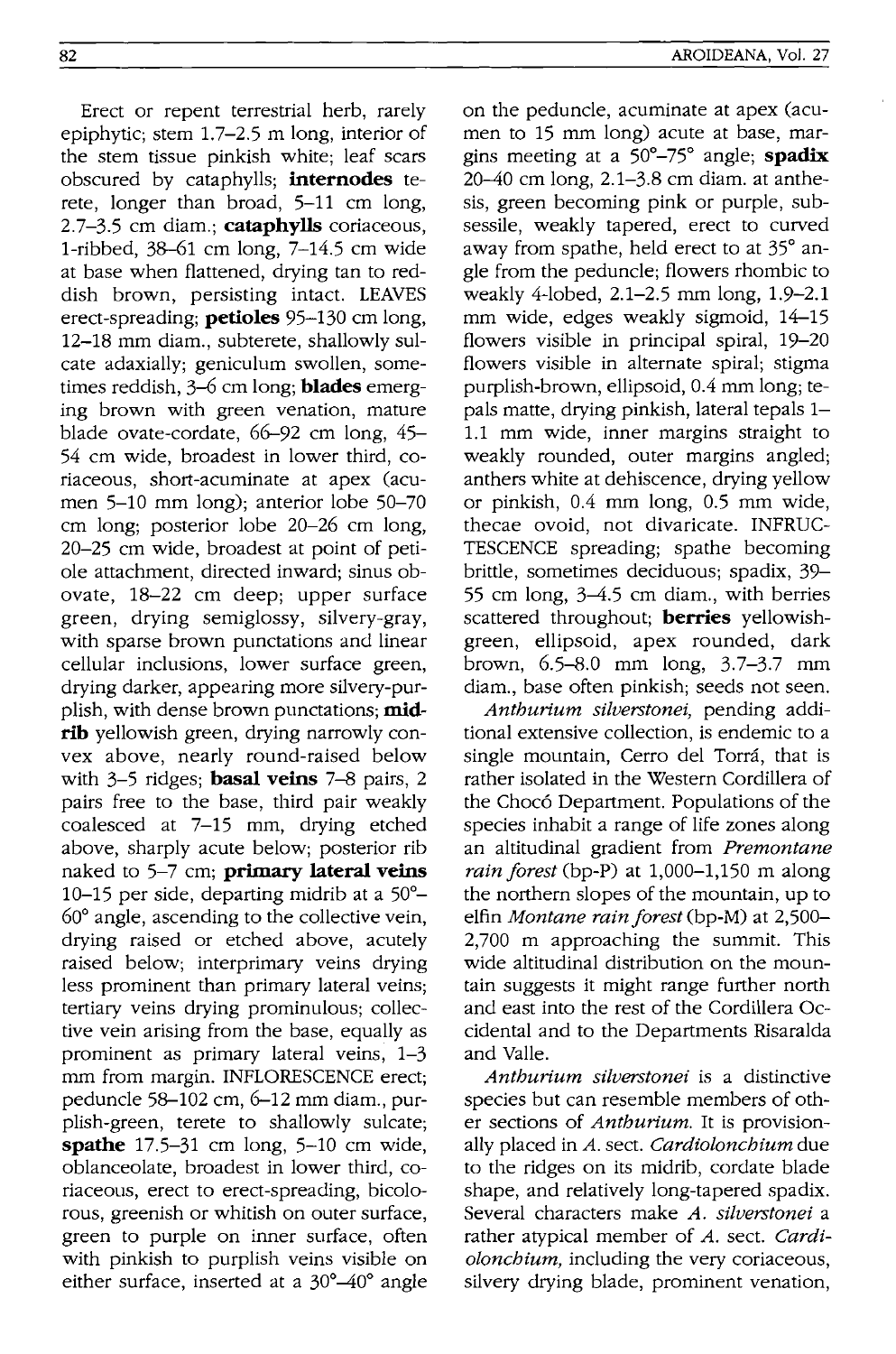and punctations, which might suggest an affinity with several smaller members of A. sect. *Digitinervium.* The inflorescence is similar to *A. formosum*, a member of *A.* sect. *Calomystrium,* although these species differ markedly in the size of the spadix, with that of *A. jormosum* being only about a quarter of the length of *A. silverstonei,* among other characters. *Anthurium silverstonei* also resembles a newly described species that has been placed in *A.* sect. *Belolonchium, A. acanthospadix.*  While both *A. silverstonei and A. acanthospadix* share a long, spiky infructescence, they differ in other features including drying color of the blade.

*Anthurium silverstonei* is named in honor of botanist-herpetologist Dr. Phillip Silverstone-Sopkin, Curator of the Universidad del Valle in Cali Colombia, who collected the type specimen during his floristic studies of the Cerro Torrá. Silverstone-Sopkin has made many interesting and new collections of Araceae and includes excellent descriptive notes.

Silverstone-Sopkin (pers. comm.) notes that the CUYC sheet of *Silverstone-Sopkin 4403* differs from other specimens cited by drying light brownish rather than silvery and by a different shaped petiole cross-section and midrib. It is tentatively placed here.

Paratypes-COLOMBIA, **Choco:** Municipio San José del Palmar, Cerro del Torrá, western slope, 2,500-2,700 m, 15 Aug. 1993, *Silverstone-Sopkin 4403* (CUYC, MO); NW slope, 1,875-1,905 m, 6 Jan. 1984, *Silverstone-Sopkin* 1582 (CUVC, MO); slopes of Rio Negro, 1,800 m, 14 Aug. 1988, *Ramos 1250* (CUYC, MO); Municipio Novita, Vereda Llanadas, N slope of Cerro Torrá, ridge W of Río Surama, Alto del *Oso,* 1,000-1,150 m, 22 Feb. 1977, *Forero* 3266 (COL, MO).

*Anthurium soejartoi* ssp. *soejartoi*  Croat & Oberle, **sp. nov.** Type: CO-LOMBIA, Anti6quia: Municipio Remedios, 17 km N of Remedios along the rd. to Zaragoza, Cerro Cabeza region, on metamorphic rock, 7°20'N, 74°20'W, 340-380 m, 16 Sep. 1987, *R.*  *Callejas, F.* ]. *Roldan,* ]. *Becantur*  5215 (holotype, MO-3604829; isotype, HUA). Figure 19.

Planta epiphytica, rarius terrestre; internodia brevia, 5-8 mm diam.; cataphylla 5.5-8 cm longa, decidua; petiolus 12-30 cm longus; lamina ovato-cordata, 18-35 cm longa, 12-25 cm lata; nervis primariis lateralibus 6-8 utroque; pedunculus 1-3 cm longus; spatha viride, 2.4-5 cm longa, 4-8 mm lata; spadix 2.5-6 cm long, 2-3 mm diam., viridis vel luteus, sessilis.

Terrestrial herb, sometimes rock-epiphytic; **internodes** short, 4-6 mm long, 9-13 mm diam.; leaf scars conspicuous, 2- 4 mm high, 9-12 mm high; roots spreading, drying brown, moderately velutinous, 10-40 cm long, 0.8-1.7 mm diam. on drying; **cataphylls** 5-12 cm long, acute at apex, drying straw-colored, quickly deciduous. LEAVES erect to erect spreading; **petioles** 25-45 cm long, 2-4 mm diam., terete; geniculum concolorous with petiole, 1-2.5 cm long; **blades** cordate, chartaceous on drying, gradually acuminate at apex, acumen  $1-1.5$  cm long,  $30-37$  cm long, 17-25 cm wide, broadest point in lower 1/<sub>3</sub>, anterior lobe 22–29 cm long, posterior lobes 7-13 cm long, 9-12 cm wide, broadest at the base, rounded at apex, sinus parabolic to moderately hippocrepiform, 5-9 cm deep; upper surface drying matte, medium green, lower surface slightly paler, with white linear cellular inclusions visible under magnification; **midrib**  acute above, bluntly acute below, drying paler than surface; **basal veins** 5-6 pairs, first 1-2 pairs free to base, the remaining coalesced to 5-15 mm, prominulous above, rounded below, posterior rib naked to 0.7-2 cm; **primary lateral veins**  6-8 per side, departing midrib at a 45°-55° angle, weakly ascending to the collective vein; interprimary veins weakly prominulous below; tertiary veins visible; collective vein arising from 1<sup>st</sup> basal vein, equally prominent as primary lateral veins, 1.5-4 mm from the margin. INFLORESCENCE erect-spreading; peduncle 7–13 mm long, 0.9-1.6 mm diam., weakly striate; **spathe**  spreading-reflexed, chartaceous, green,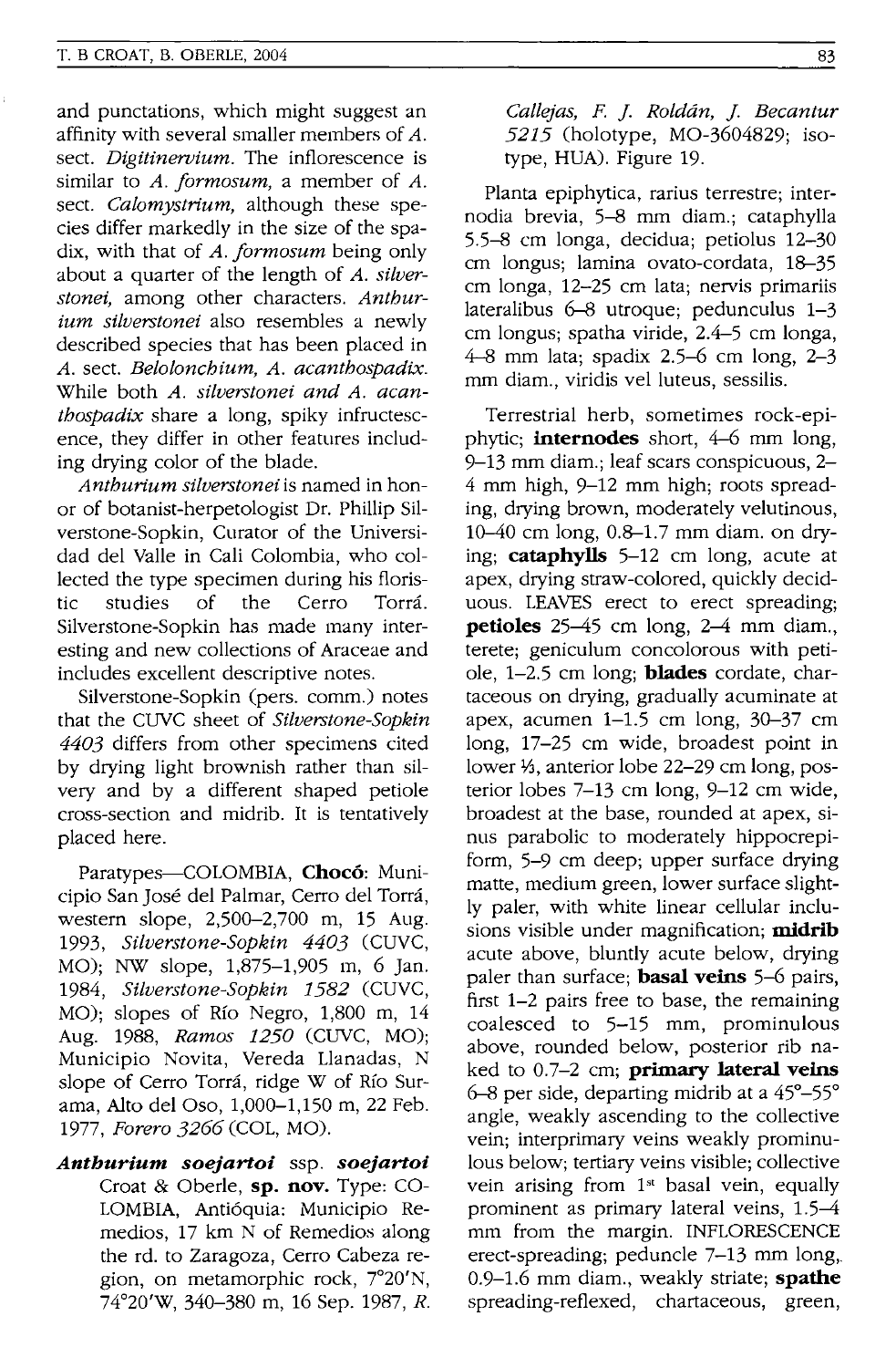oblanceolate, 2.4-5 em long, 4-8 mm wide, broadest at or near middle, apiculate at apex (apiculum 1-2 mm long), inserted at a 60°-80° angle on the peduncle, margins meeting obtusely base; stipe 0.7-2 mm long; **spadix** greenish to yellowish, cylindric, stipitate, 3.5-8 em long, 2-3 mm diam.; flowers 6 visible in principal spiral, 8 flowers visible in alternate spiral, rhombic to weakly 4-lobed, 2-2.2 mm long, 2.5-2.7 mm wide, edges angled; stigma circular, 0.7 mm diam.; tepals with droplets, 0.9 mm long, both margins rounded; anthers drying yellow or tan, 0.5 mm long, 0.6 mm wide, thecae obovoid, cream, 0.5 mm long, 0.8 mm wide, contiguous. IN-FRUCTESCENCE spreading, peduncle 14 em long, spathe absent; spadix 6 em long, 1 em diam. 1 em from base narrowing to 0.7 em diam. 1 em from apex, with berries scattered throughout; **berries** red, oblong, 3-4 mm long, 2-3 mm diam., apex rounded.

*Anthurium soejartoi* appears to consist of two morphologically and geographically distinct subspecies. Jointly, *A. soejartoi*  is endemic to Colombia and is only known from Antióquia with the exception of one specimen *(Gentry* 17439) from adjacent Chocó Department. However, it ranges widely within the department and probably occurs elsewhere. The species was collected at altitudes as low as 300 m in the western lowlands and up to 2,100 m in the Western Cordillera and 1,850 m in the Central Cordillera. Plants collected at low elevations (300-500 m) along the northern end and western slopes of the Cordillera Central tend to have a terrestrial habit, larger blade size, and quickly deciduous cataphylls. These are placed in *A.* ssp. *soejartoi*. Most collections were from riverbanks in *Tropical moist forest* (bh-T) to *Tropical wet forests* (bmh-T).

The species is recognized by its relatively small stature, short internodes, ovatecordate, green-drying leaves, very short peduncle and short, slender, greenish-yellow spadix. The blades of this species resemble those of the Panamanian species *A. rotundistigmatum,* as does its venation which dries lighter than the lower surface. Yet the blade of *A. rotundistigmatum*  dries more gray-green and its tertiary venation is more prominent. The species is similar to other *A.* sect. *Cardiolonchium*  species from Antióquia, particularly, A. *hodgei.* **In** contrast to *A. hodgei,* which is restricted to the northwestern part of Antióquia and in lowland Chocó Department and has a distinctly red spadix (also reddrying), *A. soejartoi* has a short yellowish spadix that always dries cream-yellow in color. Other comparable *A.* sect. *Cardiolonchium* species from the department, *A. caperatum* Croat & R. A. Baker and *A. chrysolithos* Croat & Oberle, dry a similar color with comparable venation patterns, but have much larger blades and much longer peduncles.

A very closely related specimen from Municipio Frontino (Callejas 6608 (MO)), has a strikingly similar, but larger inflorescence. Likewise, its blade, though similar in proportion, color and venation, is well over 60 em long. Without collections of intermediate inflorescence and blade size, this specimen can not yet be included with *A. soejartoi.* Another, more distantly related specimen *(Zarucchi* 5573 (MO)), from Frontino, has a similarly proportioned inflorescence with very short peduncles but diverges in several other characters, especially a much longer, purple spadix and long posterior lobes.

*Anthurium soejartoi* is named in honor of its collector, D. D. Soejarto, one time Curator of the Herbarium at the Universidad de Antioquia and currently at the Field Museum in Chicago, who made the first collection of the species as well as many other excellent collections in Antioquia.

Paratypes-COLOMBIA. **Anti6quia:**  Taraza, right margin along rd. from El Doce to Barro Blanco, Río Purí, 8°35'N, 75°25'W, 300-350 m, 13 June 1987, *Daly*  5255 (HUA); Anorí, Corregimiento de Providencia, 500-600 m, 6 June 1971, *Soe*jarto 2883 (HUA); Río Anorí valley, between Anorí and Dos Bocas, 400-900 m, 23 May 1976, *Fonnegra* 544 (HUA); San Luis, Corregimiento Rio Claro, Canon del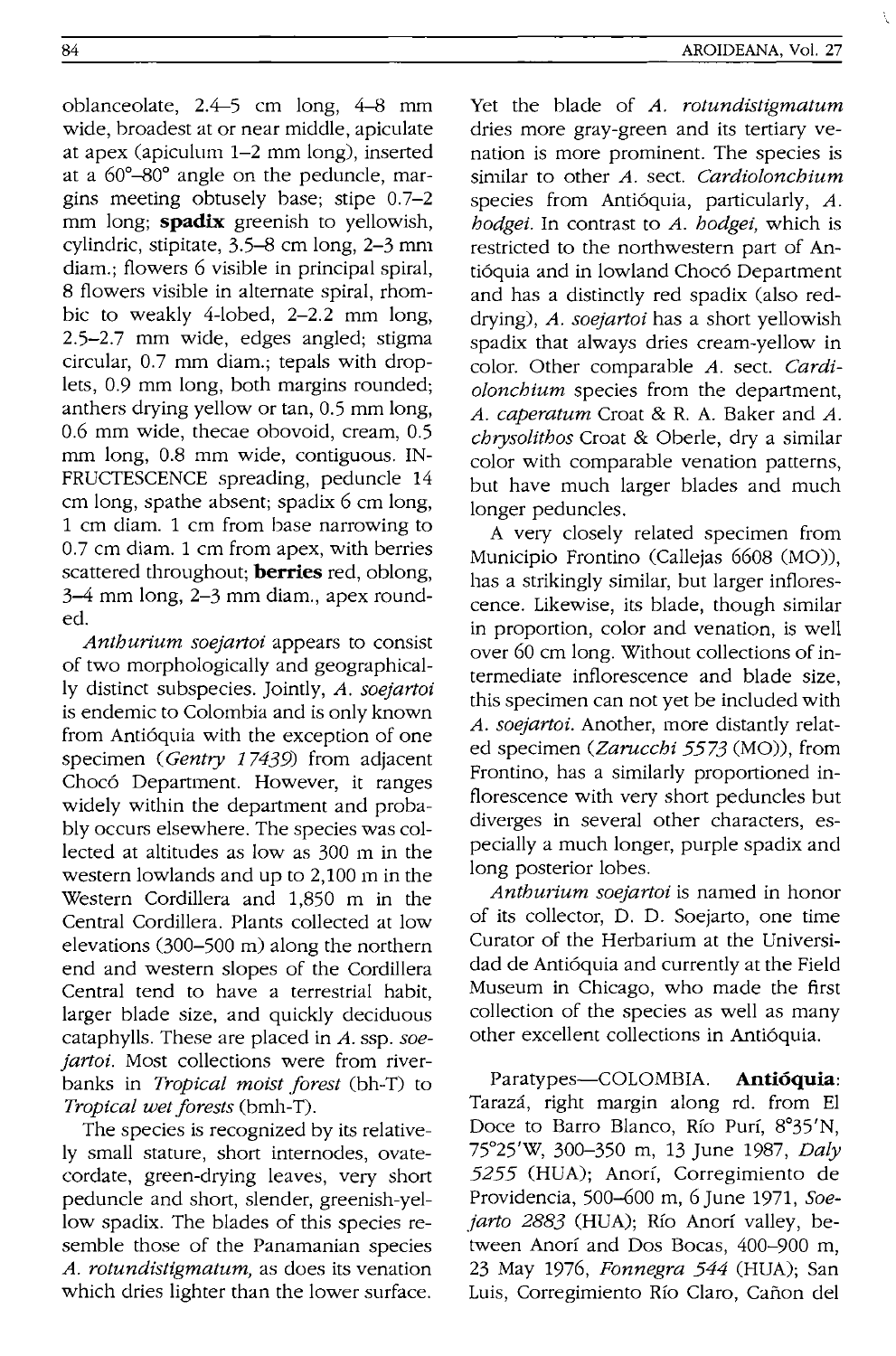Rio Claro, right bank, 5°59'N, 74°54'W, 300 m, 14 Aug. 1987, *Daly* 5369 (HUA).

*Anthurlum soejartoi* ssp. *ascendens*  Croat & Oberle, **sp. nov.** Type: CO-LOMBIA, Antióquia: Guatapé, ca. 8 km NNE of Guatape, Vereda Santa Rita, Finca Montepinar, 6°17'N, 75°08'W, 1,850 m, 20 Nov. 1986,]. *Zarucchi* 4157 (holotype, HUA-033461; isotype, MO-3431902). Figure 20.

Planta epiphytica; internodia brevia, 4- 15 mm longa, 9-10 mm diam.; cataphylla 7-10 cm longa, persistens in fibris; petiolus 20-45 cm longus; lamina cordata, 17- 32 cm longa, 12.5-23 cm lata; nervis primariis lateralibus 5-7 utroque; pedunculus 2-4.5 cm longus; spatha viride, 2.4-5 cm longa, 4-8 mm lata; spadix 2.5-6.5 cm longus, 2-3 mm diam., viridis vel luteus, sessilis.

Epiphytic herb; **internodes** short, 4-15 mm long, 9-10 mm diam.; **cataphylls** 7- 10 cm long, acute at apex, drying strawcolored, persisting as coarse linear fibers for 5-6 nodes; juvenile LEAVES erect to erect spreading; **petioles** 20-45 cm long, 2-3 mm diam., terete; geniculum concolorous with petiole, 0.7-1.5 cm long; preadult internodes 4-5 mm long, 9-12 mm diam., petiole 9-11 cm long, 1 mm diam., **blades** cordate, 11.5-13 cm long, 6.5-7 mm wide; adult blades cordate, chartaceous on drying, long acuminate at apex, acumen 1.5-2.5 cm long, 17-32 cm long, 12.5-23 cm wide, broadest point in lower 1/<sub>3</sub>, anterior lobe 15-24 cm long, posterior lobes 6-10 cm long, 6-10 cm wide, broadest at the base, rounded at apex, sinus parabolic to moderately hippocrepiform, 4-10 cm deep; upper surface drying matte, medium green, lower surface slightly paler, with raphid cells visible under magnification; **midrib** acute above, bluntly acute below, drying paler than surface; basal veins 4-5 pairs, first 1-2 pairs free to base, the remaining coalesced to 5-15 mm, prominulous above, rounded below, posterior rib naked to 0.7-2 cm; **primary lateral veins** 5-7 per side, departing midrib at a 45°-55° angle, weakly ascending to the collective vein, etched below; interprimary veins weakly prominulous below; tertiary veins visible; collective vein arising from 1<sup>st</sup> basal vein, 2<sup>nd</sup> basal vein sometime loop-connected, equally prominent as primary lateral veins, 1.5-4 mm from the margin. INFLORESCENCE erectspreading; peduncle  $2-4.5$  cm long,  $0.9-$ 1.6 mm diam., weakly striate; **spathe**  spreading-reflexed, membranous, green, oblanceolate,. 2.4-5 cm long, 4-8 mm wide, broadest at or near middle, apiculate at apex (apiculum 1-2 mm long), inserted at a 60°-80° angle on the peduncle, margins meeting obtusely at base; **spadix**  greenish to yellowish, cylindric, sessile, 2.5-6.5 cm long, 2-3 mm diam.; flowers 6 visible in principal spiral, 8 flowers visible in alternate spiral, rhombic to weakly 4 lobed, 2-2.2 mm long, 2.5-2.7 mm wide, edges angled; stigma circular, 0.7 mm diam.; tepals with droplets, 0.9 mm long, both margins rounded; anthers drying yellow or tan, 0.5 mm long, 0.6 mm wide, thecae obovoid, cream, 0.5 mm long, 0.8 mm wide, contiguous. INFRUCTESCENCE spreading, peduncle 14 cm long, spathe

absent; spadix 6 cm long, 1 cm diam., 1 cm from base narrowing to 0.7 cm diam. 1 cm from apex, with berries scattered throughout; **berries** red, oblong, 3-4 mm long, 2-3 mm diam., apex rounded.

*Anthurium soejartoi* ssp. *ascendens*  consists of high-elevation plants (900- 2,100 m) from both the Central and Western Cordilleras that tend to be epiphytic, with smaller blades, and cataphylls that persist as linear fibers. In addition to the features mentioned above that separate the subspecies, several aspects of the reproductive morphology reinforce the distinction. Although *A. soejartoi* ssp. *ascendens* is smaller in general than the typical subspecies, its peduncles are considerably longer. Also, the spadix of *A. soejartoi* ssp. *ascendens* is sessile and its spathe is thinner. Despite these differences, they seem much more closely related to each other than either is related to similar species from the region.

Paratypes-COLOMBIA. **Antioquia:**  Frontino, Corregimiento Nutibara, cuenca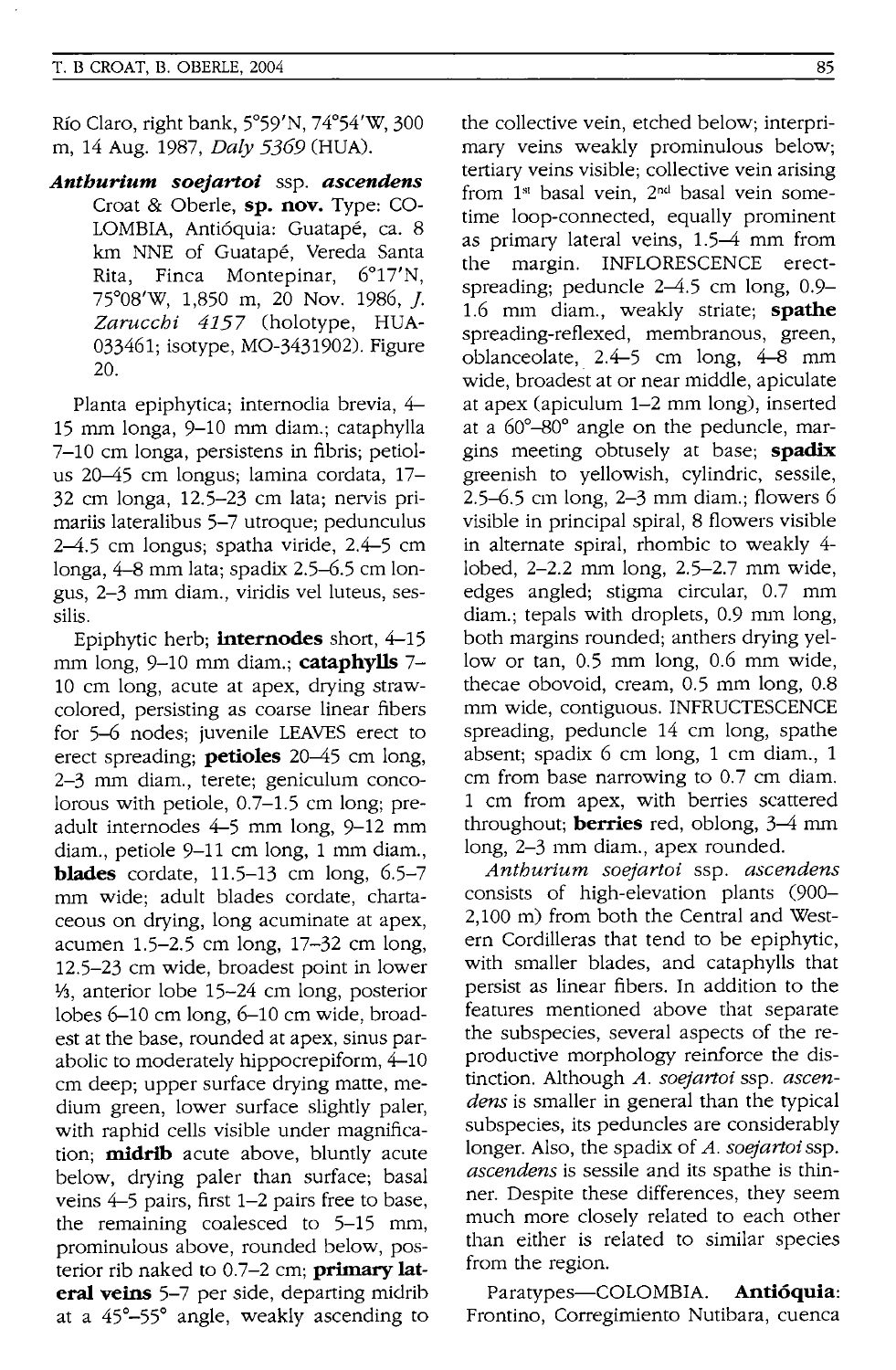alta del Rio Cuevas, 1,500-1,600 m, 11 July 1986, *Sánchez 2*99 (MEDEL): Murrí, 15-16 km from Alto del Río Cuevas, 6°45'N, 76°25'W, 890-900 m, 13July 1988, *Callejas 6730* (HUA); Briceno, Vereda San Fermin, rd. from Ventanas to Briceño, 7°10'N, 75°32'W, 2,100-2,300 m, 11 Nov. 1987, *Callejas 5570* (HUA); Guatape, ca. 8 km NNE of Guatape, Vereda Santa Rita, Finca Montepinar, 6°17'N, 75°08'W, 1,850 m, 22 Oct. 1987, *Escobar* 7994 (HUA); 3 Mar. *1988, Escobar 8201* (HUA); **Choc6:** N Ridge of Alto de Buey, above Dos Bocas del Río Mutatá, tributary of Río El Valle, ESE of EI Valle, 200-500 m, 8 Aug. 1976, *Gentry* 17439 (MO).

*Antburium subaequans* Croat & Oberle, **sp. nov.** Type: COLOMBIA, Anti6 quia: Municipio de Frontino, km 12 of rd. Nutibara-Murrf, 6°45'N, 76°22'W, 2,010 m, 23 Sep. 1987,]. *Zarucchi, A. Brant,* c.]. *Castano 5702* (holotype, MO-3489214; isotypes, HUA-43848, COL-377919). Figure 21.

Planta epiphytica; internodia 5-15 em longa, 4-6 mm diam.; cataphylla 5-7 em longa; petiolus 1-7 em longus; lamina anguste ovata, truncata, rotundata vel subcordata ad basim, 8-15 em longa, 3-6 em lata; nervis primariis lateralibus 6-9 utroque; pedunculus 6-15 em longus; spatha viride, reflexa, 2-4 em longa, 1.5-9 mm lata; spadix viridis purpurascens; baccae laete purpurea, globosa, 3-4 mm longae, 4-5 mm diam. (siccae).

Scandent or appressed climber; stems to 4 m, sometimes red; **internodes** terete, slender and elongate, 5-15 em long, drying 4-6 mm diam.; **cataphylls** 5-7 em long, caudate at apex, drying brown, usually persisting as linear fibers. LEAVES erect-spreading; **petioles** 1-7 em long, 0.9-1.6 mm diam., subterete, flattened adaxially; geniculum 7-10 mm long, only slightly thicker and darker than petiole; **blades** subcoriaceous, narrowly ovate, gradually acuminate at apex (acumen 6- 18 mm long), truncate to rounded or subcordate at base, variable, 8-15 em long, 3- 6 cm wide, broadest at lower 1/3; upper surface dark green, semi-glossy, drying grayish green, matte; lower surface yellowish green, drying paler, weakly semiglossy with conspicuous black glandular punctations; **midrib** drying acutely raised above, prominently acute below; **primary lateral veins** 6-9 per side, departing midrib at a 35°-50° angle, straight to collecting vein, prominulous above and below, scarcely more prominent than interprimary veins; tertiary veins weakly prominulous; collective veins arising from base, sunken above, prominulous below, 2-6 mm from margin. INFLORESCENCE erect-spreading; peduncle often tinged reddish, terete, 6- 15 em long, drying 0.9-1.9 mm diam.; **spathe** green becoming reddish to purplish, ovate, 2-4 em long, 1.5-9 mm wide, reflexed, chartaceous, apiculate at the apex (apiculum 0.5-1.7 mm long), margins almost meeting then decurrent at base; **spadix** green becoming deep purple, sub-stipitate, elongate, erect or held at up to 90° angle from peduncle, 3.5-7.5 em long, drying 1.5-3 mm wide; flowers rhombic, 2.5 mm long, 1.8 mm wide, about 2 flowers visible in principal spiral, about 3 flowers visible in alternate spiral; stigma oblong; tepals matte with droplets, lateral tepals 0.6 mm wide, inner margin straight, outer margins 3-sided; anther oblong, 0.6 mm long, 0.4 mm wide, thecae contiguous. INFRUCTESCENCE with berries mainly in lower portion or scattered throughout; **berries** light purple, globose, apex rounded, drying 3-4 mm long, 4-5 mm diam., seeds not seen.

*Anthurium subaequans* is endemic to Colombia, occurring widely in Anti6quia

Figs. 21-24. -21 (top L). *Anthurium subaequansCroat* & Oberle *(Zarucchi et al. 5702)*  type specimen showing nodes leaf blades and 2 inflorescences. -22-24 *Philodendron*  danielii Croat & Oberle *(Rodriguez et al. 1033)*. -22 (top R). Live material showing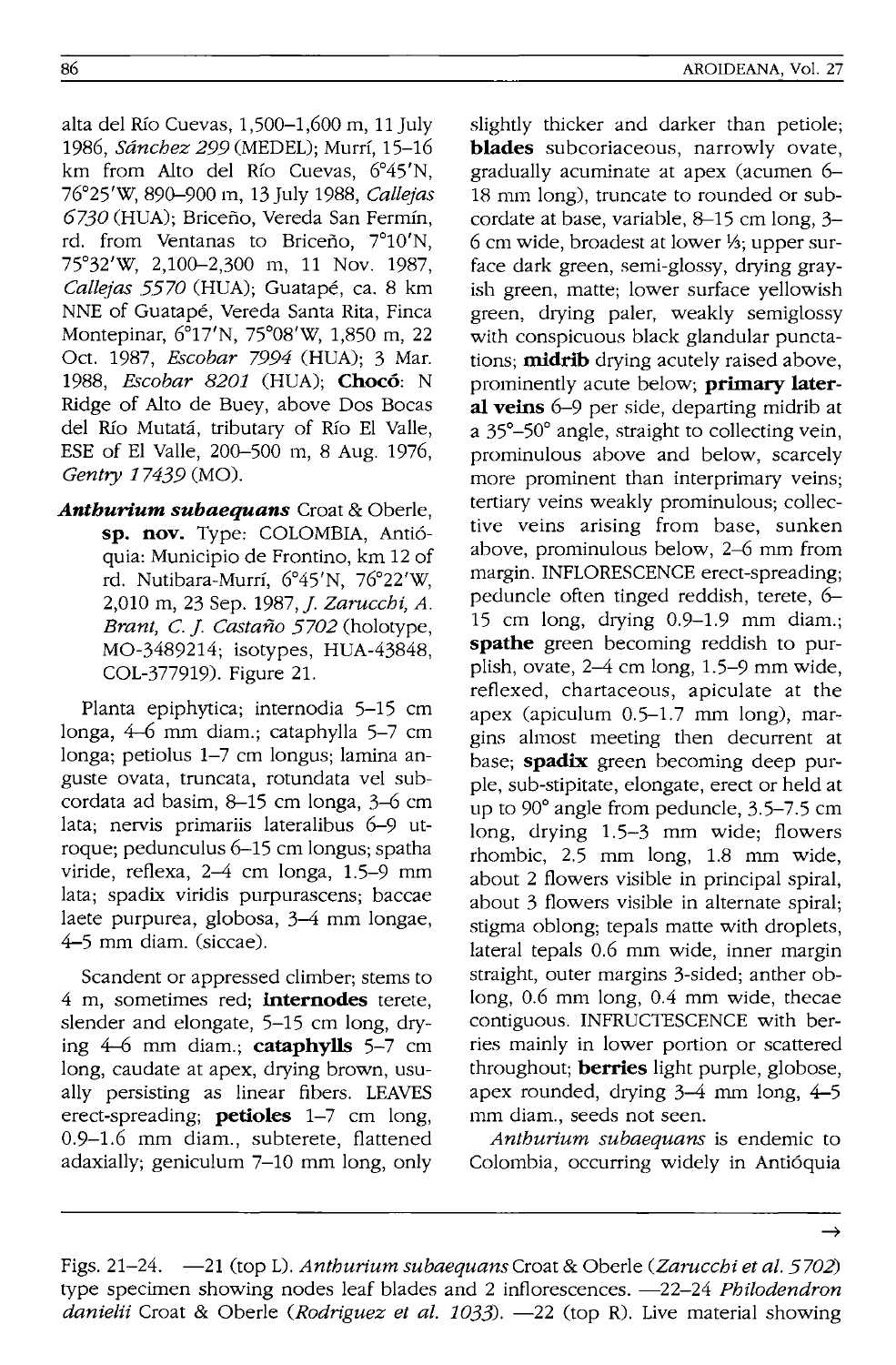### T. B CROAT, B. OBERlE, 2004 87



habit. -23 (bottom L). Close-up of live material showing leaf blade, abaxial surface. -24 (bottom R). Close-up of live material showing two inflorescences, one open.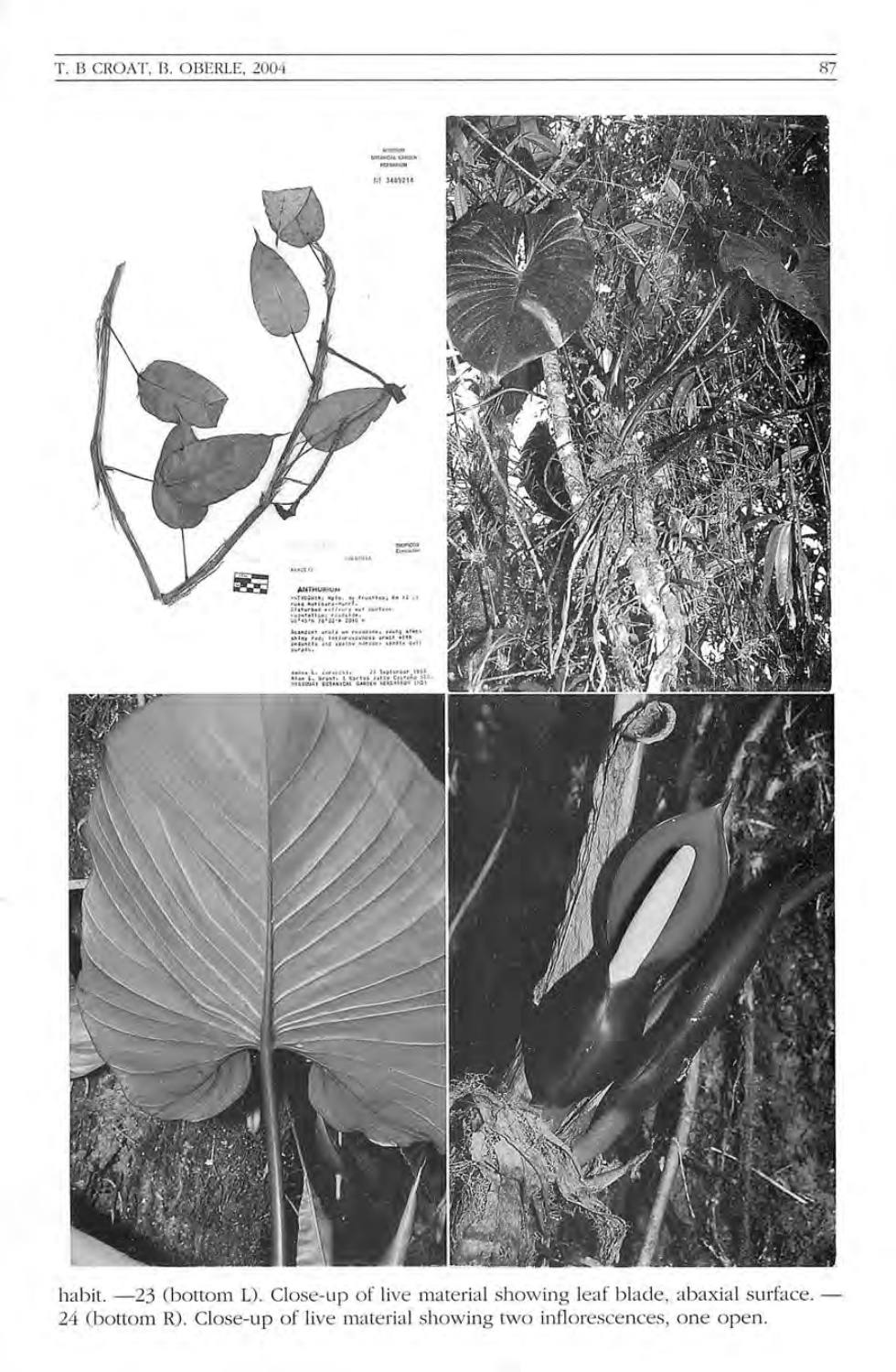88

Department. With populations in both the Western and Central Cordilleras, this species probably ranges further to the south into the departments of Chocó, Risaralda, and Caldas. Despite its broad range it only occurs within a relatively narrow range of elevations (1,700-2,280 m) in Antióquia Department mostly in disturbed *Lower montane wet forest* (bmh-MB) and *Premontane rain forest* (bp-P).

*Anthurium subaequans* is a member of *A.* sect. *Tetraspermium* and closely resembles *A. scandens* (Aubl.) Engl. and *A. obtusum* (Engl.) Grayum, two common and extremely wide-ranged species that also occur in Antioquia. Similar features are a greenish drying blade color and cataphylls that persist as linear fibers. *Anthurium subaequans* differs from these close relatives by having internodes 5-10 cm long, as opposed to generally less than 5 cm in length in *A. scandens* and *A. obtusum.* Additionally, the spadix of *A. subaequans* is considerably longer than the latter two species and often is almost as long as either the petiole, the peduncle, or both. The unusual proportionality, along with the internode length approximately equaling the length of the blade, lends the species its name "subaequans" meaning subequal.

While these features distinguish *A. subaequans* from other species in *A. sect. Tetraspermium* in Antioquia, another member of this section is known only from Ecuador, *A. citrifolium* Sodiro. It shares similar characteristics of long internodes and relatively long inflorescences. The spadix of *A. subaequans* is narrower, always less than 3 mm diam., which differs from the spadix of *A. citrifolium,* which is about 4 mm in diam. Also, the flowers of A. *subaequans* are larger, about 2.5 mm long with only about 2 visible in either spiral, in contrast to the flowers of *A. citrifolium*  which are only 2 mm long and have at least 3 or 4 visible in the alternate spiral.

Paratypes-COLOMBIA. **Antioquia:**  Municipio Frontino, corregimiento Nutibara, cuenca Alto del Rfo Cuevas, 1,850 m, 12 Jan. 1987, *Sanchez* 873 (COL); Murrf, rd. to La Blanquita, Finca Palmers, 1,700

m, 15 July 1986, *Acevedo* 1348 (HUA, MO); Altos de Cuevas, 6°45'N, 75°20'W, 1,500-1,880 m, 16-18 Oct. 1987, *Luteyn 11720* (HUA, NY); rd. to Murrf, 15 km W of Nutibara, ca. 1 km S of rd., 1,850 m, 6°45'N, 76°23'W, *Brant 1360* (HUA, MO); Nutibara-La Blanquita, km 13, Alto de Cuevas, 6°44'N, 76°23'W, 1,990 m, 6 Nov. *1988, Zarucchi* 7226 (HUA, MO); Municipio Urrao, Corregimiento Santa Isabel, vfa a la Finca La Palma, 15 km E de Urrao en la Troncal a Medellfn, 6°10'N, 76°15'W, 2,020 m, 10 Apr. 1989, *Callejas 7922*  (HUA); Municipio Salgar, at Choco border, km 15 of rd. Salgar-EI Duaro, 5°59'N, 76°07'W, 2,280 m, 29 Sep. 1987, *Zarucchi*  5952 (MO); Municipio Briceño, Desvio a Vereda Manzanares, 4 km W de la Troncal del Caribe sobre la vía Ventanas-Briceño, 7°15'N, 75°30'W, 1,800-2,000 m, 21 Mar. *1988, Callejas 6105* (HUA); Vereda San Fermín vía Ventanas-Briceño, km 2.5, 7°10'N, 75°32'W, 2,100-2,300 m, 11 Nov. *1987, Callejas* 5564 (HUA); Municipio Yarumal, 1-5 km along rd. to San Fermin de Briceño, ca. 25 km N of Yarumal, 7°01'N, 75°35'W, 1,830-1,900 m, 4-5 June 1989, *Luteyn* 13274 (HUA, MO); Municipio Guatape, Vereda Santa Rita, 1,900 m, 20 May *1988, Bernal* 192 (COL); Vereda Santa Rita, Finca Montepinar, 1,850 m, 31 Mar. *1983, Escobar* 3349 (HUA); ca. 8 km NNE of Guatape, Vereda Santa Rita, Finca Montepinar, 6°17'N, 75°08'W, 1,840 m, 4 Dec. *1986, Zarucchi 4409* (COL, MO); Municipio Granada, Granada-San Carlos, 8.2 km E of Granada, 13.8 km W of San Carlos, 6°10'N, 75°05'W, 1,900 m, 7 Nov. 1987, *Brant 1740* (COL, HUA, MO); Municipio San Luís, Vereda Maizales, Finca Ramón Jaramillo, 1,460-1,760 m, 1981, *Orozco*  530 (COL); Piedra de Castrillón, 3–4 hours on foot S of town, 6°01'N, 75°01'W, 1,500- 1,750 m, 9 May 1989, *Daly* 5927 (CAS, HUA, JUAM, MO).

**Philodendron danielii** Croat & Oberle, **sp. nov.** Type: COLOMBIA, Antioquia: S. of Medellín, SE of Caldas, Altos de Morrogil, 2,560 m, 23 Oct. *1983, A. Juncosa* & *G. Misas 1043*  (JAUM, MO). Figures 22-24.